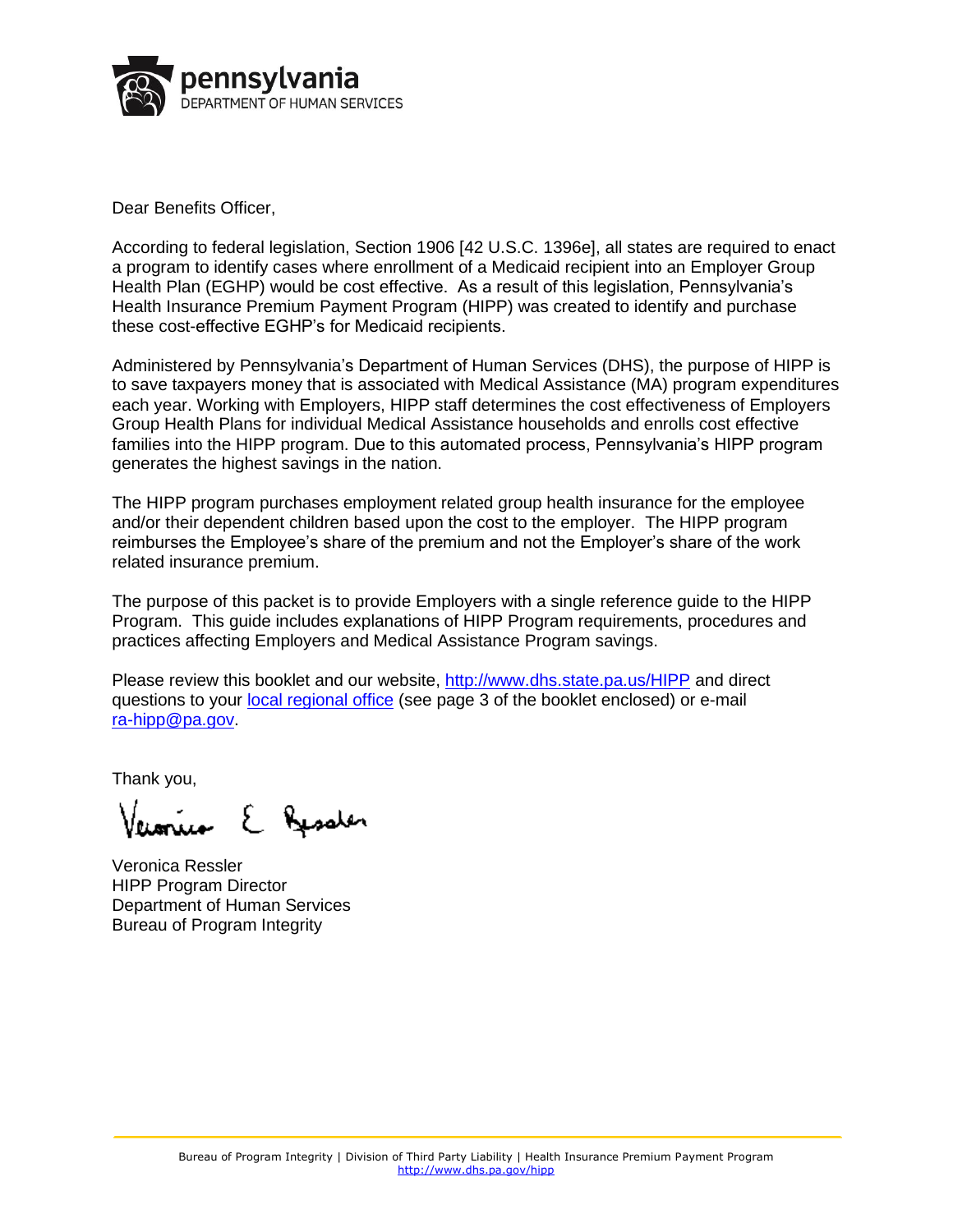# **Table of Contents**

| А.                     |  |
|------------------------|--|
|                        |  |
| В.                     |  |
|                        |  |
| C.                     |  |
| D.                     |  |
| Е.                     |  |
|                        |  |
|                        |  |
|                        |  |
| F.                     |  |
|                        |  |
|                        |  |
| G.                     |  |
|                        |  |
|                        |  |
|                        |  |
|                        |  |
| н.                     |  |
|                        |  |
|                        |  |
|                        |  |
|                        |  |
|                        |  |
|                        |  |
|                        |  |
|                        |  |
| Ι.                     |  |
|                        |  |
|                        |  |
|                        |  |
|                        |  |
|                        |  |
|                        |  |
|                        |  |
|                        |  |
|                        |  |
|                        |  |
|                        |  |
| $\mathbf{J}_{\bullet}$ |  |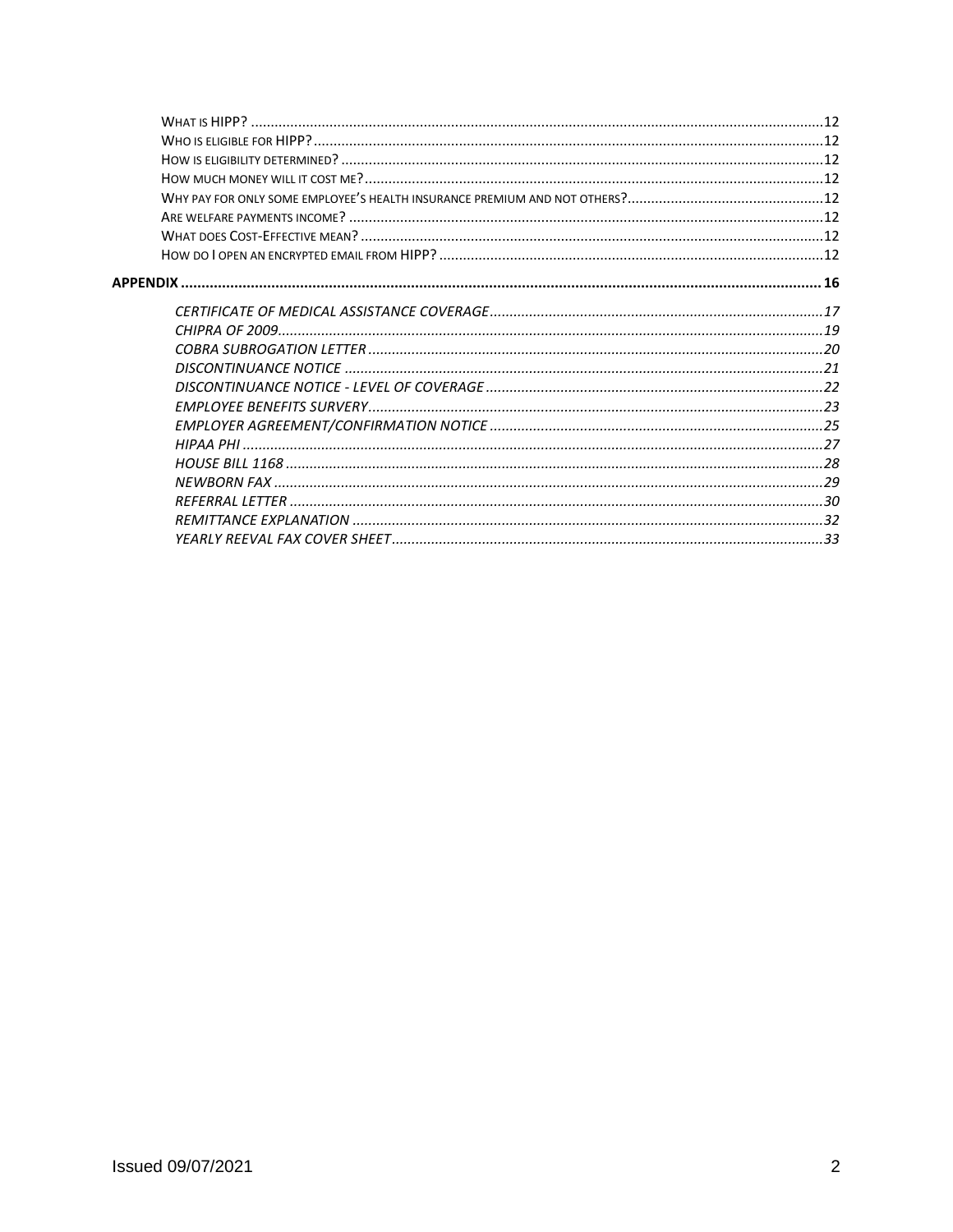# <span id="page-3-1"></span>A. HIPP Regional Offices

The Regional Offices are the main point of contact for employers and HIPP recipients. The employee's county of residence dictates the responsible Regional Office.

# <span id="page-3-0"></span>Regional Office Locations

| <b>Chestnut Ridge Regional Office</b><br><b>HIPP Program</b><br>P.O. Box H<br>Torrance, PA 15779-0115<br>(724) 459-3119<br>(800) 684-7730<br>HIPPchestnutridge@pa.gov                           | <b>Counties:</b> | Allegheny<br>Chester<br>Clearfield                                 | Columbia<br>Delaware                                              | Greene<br>Washington                                                    |
|-------------------------------------------------------------------------------------------------------------------------------------------------------------------------------------------------|------------------|--------------------------------------------------------------------|-------------------------------------------------------------------|-------------------------------------------------------------------------|
| <b>Clark Summit Regional Office</b><br><b>HIPP Program</b><br>1451 Hillside Drive - Newton Hall<br>Clarks Summit, PA 18411<br>(570) 587-9661<br>(888) 819-9206<br>HIPPClarksummit@pa.gov        | <b>Counties:</b> | Adams<br>Centre<br>Huntingdon<br>Indiana<br>Lackawanna             | Luzerne<br>Lycoming<br>McKean<br>Mifflin<br>Philadelphia          | Pike<br>Sullivan<br>Union<br>Wayne<br>Wyoming                           |
| <b>Harrisburg Regional Office</b><br><b>HIPP Program</b><br>P. O. Box 8195<br>Harrisburg, PA 17105-8195<br>(717) 705-8134<br>(800) 644-7730<br>HIPPHarrisburg@pa.gov                            | <b>Counties:</b> | Berks<br><b>Bradford</b><br>Cumberland<br>Dauphin<br>Elk           | Forest<br>Lancaster<br>Lehigh<br>Mercer<br>Northumberland         | Perry<br>Somerset<br>Tioga<br>York                                      |
| <b>Torrance Regional Office</b><br><b>HIPP Program</b><br>P.O. Box H<br>Torrance, PA 15779-015<br>(724) 459-3124<br>(800) 684-7730<br>HIPPtorrance@PA.gov                                       | <b>Counties:</b> | Bedford<br><b>Blair</b><br>Cambria<br>Cameron<br>Carbon<br>Clarion | Clinton<br>Franklin<br>Fulton<br>Jefferson<br>Juniata<br>Lawrence | Montgomery<br>Montour<br>Potter<br>Schuylkill<br>Snyder<br>Westmoreland |
| <b>Warren Regional Office</b><br><b>HIPP Program</b><br>589 Hospital Drive Suite D<br>Warren, PA 16365<br>(814) 726-4122<br>(814) 440-9391<br>(800) 440-9391(800) 440-9391<br>HIPPWarren@PA.gov | <b>Counties:</b> | Armstrong<br>Beaver<br><b>Bucks</b><br><b>Butler</b><br>Crawford   | Erie<br>Fayette<br>Lebanon<br>Monroe                              | Northampton<br>Susquehanna<br>Venango<br>Warren                         |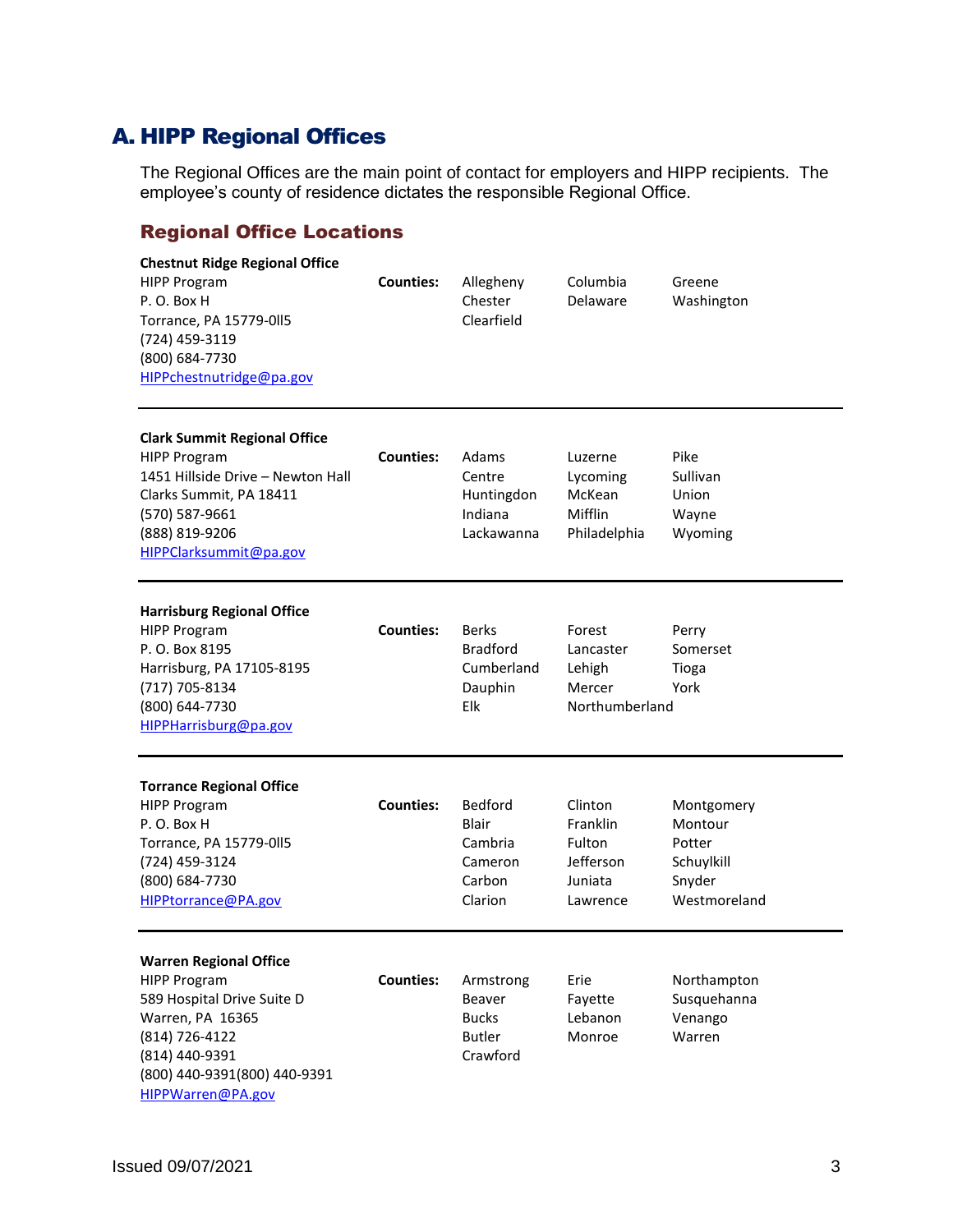# <span id="page-4-0"></span>B. HIPP Program Glossary

<span id="page-4-1"></span>

| <b>Acronyms</b>          | <b>Definitions</b>                                                                                                                              |
|--------------------------|-------------------------------------------------------------------------------------------------------------------------------------------------|
| <b>HIPP</b>              | Health Insurance Premium Payment Program                                                                                                        |
| <b>HSA</b>               | <b>Health Savings Account</b>                                                                                                                   |
| <b>HDHP</b>              | High Deductible Health Plan                                                                                                                     |
| <b>HIPAA</b>             | Health Insurance Portability and Accountability Act of 1996                                                                                     |
| Creditable Coverage      | Continuous period of participation in a group health<br>insurance plan, individual health insurance plan,<br>Medicaid or government health plan |
| <b>Continuous Period</b> | A period without interruption in coverage of more than 63<br>days                                                                               |
| <b>TPL</b>               | <b>Third Party Liability</b>                                                                                                                    |
| Medicaid                 | Medical Assistance both federally and state funded                                                                                              |
| <b>CIS</b>               | Client Information System - DHS's main computer system                                                                                          |
| CAO                      | <b>County Assistance Office</b>                                                                                                                 |
| <b>COBRA</b>             | <b>Consolidated Budget Reconciliation Act</b>                                                                                                   |
| <b>EGHP</b>              | <b>Employer Group Health Plan</b>                                                                                                               |
| <b>FFS</b>               | Fee for Service                                                                                                                                 |
| МA                       | Medical Assistance - Medicaid                                                                                                                   |
| <b>TANF</b>              | <b>Temporary Assistance for Needy Families</b>                                                                                                  |
| МC                       | Managed Care                                                                                                                                    |
| <b>HOS</b>               | <b>HIPP Operation Specialist</b>                                                                                                                |
| VT                       | <b>Voucher Transmittal</b>                                                                                                                      |
| <b>RE</b>                | <b>Remittance Explanation</b>                                                                                                                   |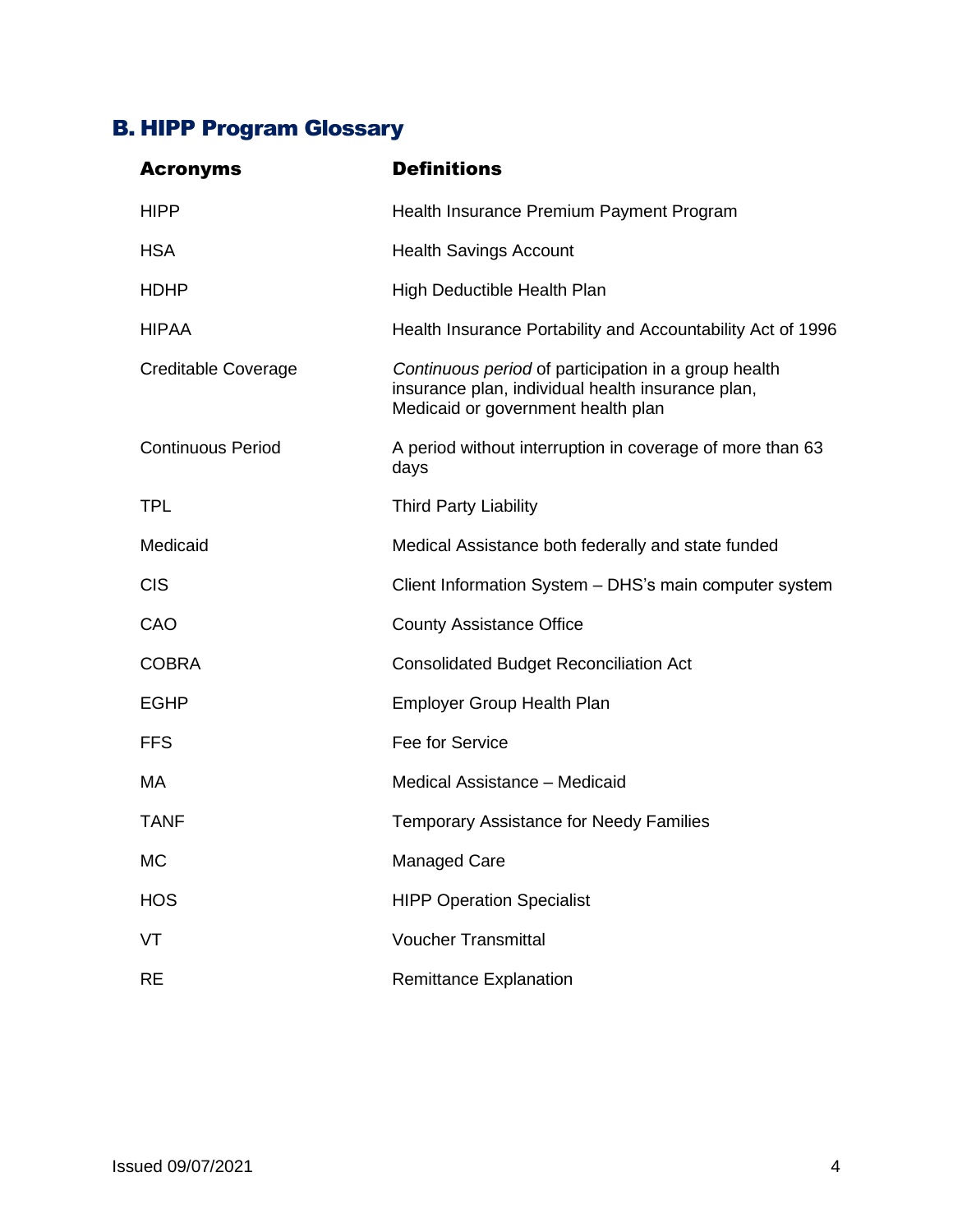# <span id="page-5-0"></span>C. Introduction

Pennsylvania's Department of Human Services (DHS), manages the HIPP program that is a federally mandated cost containment program designed to identify Employment Related health insurance benefits available to active Medical Assistance recipients.

The HIPP Program's main responsibility is to identify Medical Assistance recipients with access to medical insurance through employment and to evaluate the cost effectiveness of enrolling those recipients into private health insurance.

Referrals to the HIPP program primarily generate from County Assistance Office staff identifying the availability of employment-related group health insurance during the application process. Along with the County Assistance Office referrals, HIPP receives referrals from other State agencies and departments.

# <span id="page-5-1"></span>D. HIPP Operations Unit

The HIPP Operational Unit consists of five Regional Offices located throughout the state. These Regional Offices receive and process HIPP referrals. During processing, a HOS will determine the cost effectiveness of purchasing the EGHP insurance. The HOS will serve as the employer contact and will work with the employer to verify the group plans and the benefits included within the plan. Also, the Regional Office updates demographic and program eligibility changes received from phone calls or change report forms and completed quarterly or annual cost effectiveness Re-Evaluations.

# <span id="page-5-2"></span>E. HIPP Enrollment Process

## <span id="page-5-3"></span>Referrals

HIPP mails approximately 8,000 [referral letters](#page-29-1) each week to potential eligible Medicaid recipients. The completed referral forms are then returned to HIPP Regional Office for review and cost analysis.

## <span id="page-5-4"></span>Employer Contact

During the cost analysis process, a HIPP Operation Specialist (HOS) contacts the MA recipient's employer to verify the medical insurance cost, included benefits, and deductible amounts. The HOS then follows up the initial phone contact with a FAX or the [HIPP](#page-22-1)  [Employer Benefit Survey](#page-22-1) to the Employer requesting written verification of the insurance benefits and costs.

If an employee is found eligible for the HIPP program, the HOS will send the employee and employer an [eligibility](#page-24-0) letter informing them of their enrollment.

#### <span id="page-5-5"></span>Establishing Payment Methods

When a HOS is enrolling an employee into the HIPP program, they will contact the employer to set up a payment method. There are 3 types of payment methods available.

## 1. Payment to Employer

The Payment to Employer Method is when the premium payment check is made out to the employer and is sent directly to the employer. This method is the preferred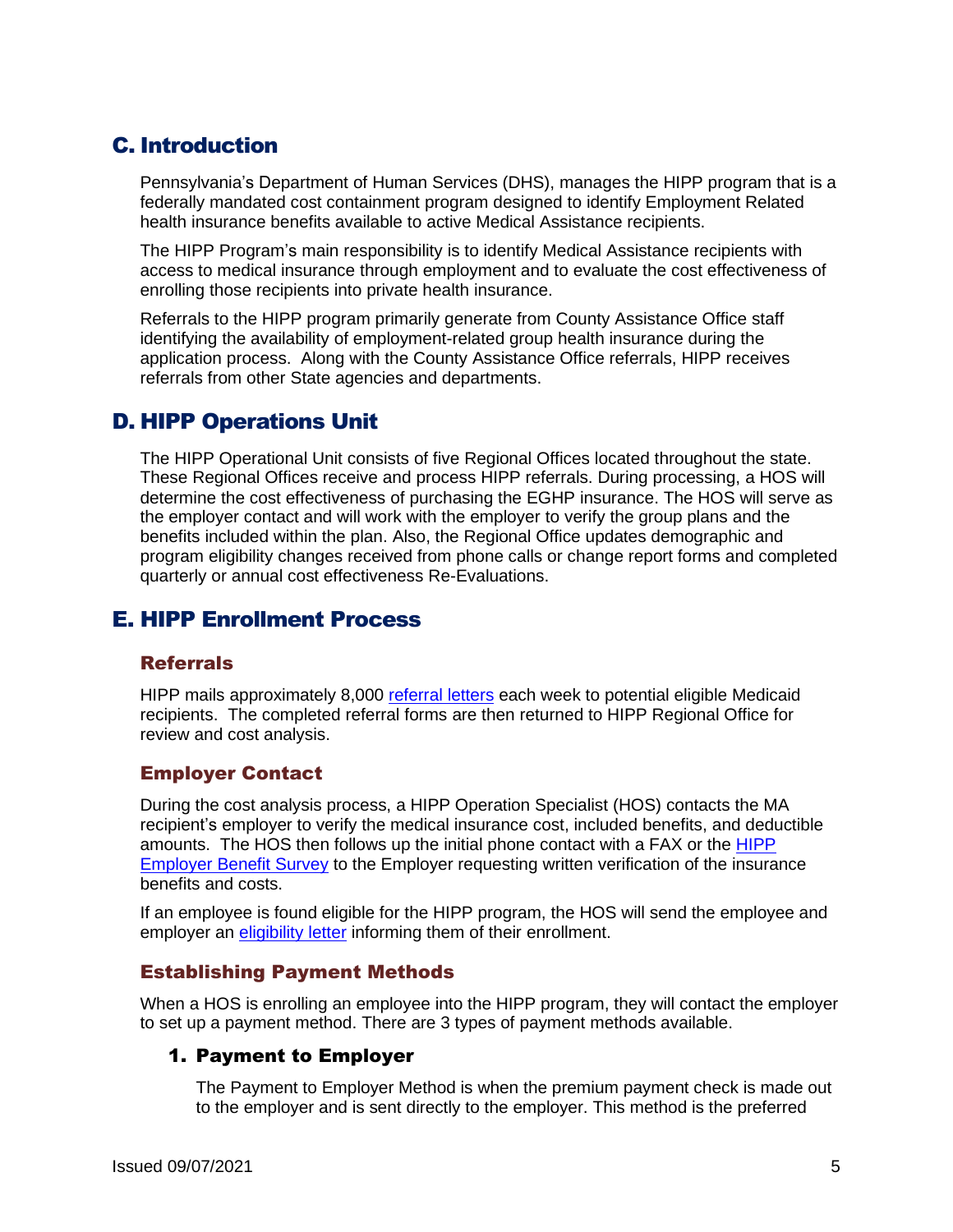payment method unless a direct payment to the employer is impossible to accommodate.

#### 2. Payment to Employee c/o Employer

The Payment to Employee c/o Employer method is when a premium payment check is made out to the employee but is sent directly to the employer. This is the second choice in payment methods.

#### 3. Payment to Employee

The Payment to Employee method is when a check is made out to the employee and is sent directly to their home. This method is only used when the first two methods cannot be accommodated.

Premium checks are created on the  $14<sup>th</sup>$  and will be sent out to the payee in time for the following month's premium due date.

# <span id="page-6-0"></span>F. HIPP Program Re-Evaluations

Households enrolled with the HIPP program are required to have their program eligibility evaluated annually. For families receiving payment directly, the re-evaluations are required every three months.

#### <span id="page-6-1"></span>Interim Re-evaluation

If a case is set to employee pay, the region will contact the employer every 3 months for an Interim Re-evaluation. Once a case is determined to be an Interim Reevaluation, a Yearly [Fax Coversheet](#page-33-0) is sent to the employer. At this time the region contacts the employer to verify the following:

- 1. Employment and Continued Enrollment of all HIPP recipients in the Employer Group Health Plan (EGHP)
- 2. The premium amount and frequency

#### <span id="page-6-2"></span>Annual Re-Evaluation

Every case that is enrolled will have an annual re-evaluation. The HIPP Regional Office will send the [Yearly Fax Coversheet](#page-33-0) to the employer to verify the following:

- 1. Employment and Continued Enrollment in the Employer Group Health Plan (EGHP)
- 2. Insurance Information
	- a. Plan Type
	- b. Supplemental Benefits (Prescription Drugs, Dental, Vision)
	- c. Co-pays and deductibles
	- d. Policy Limitations
	- e. The premium amount and frequency
	- f. For insurance plan changes, verification of the correct group and policy numbers
	- g. Effective dates of reported changes
	- h. The day and date of the last pay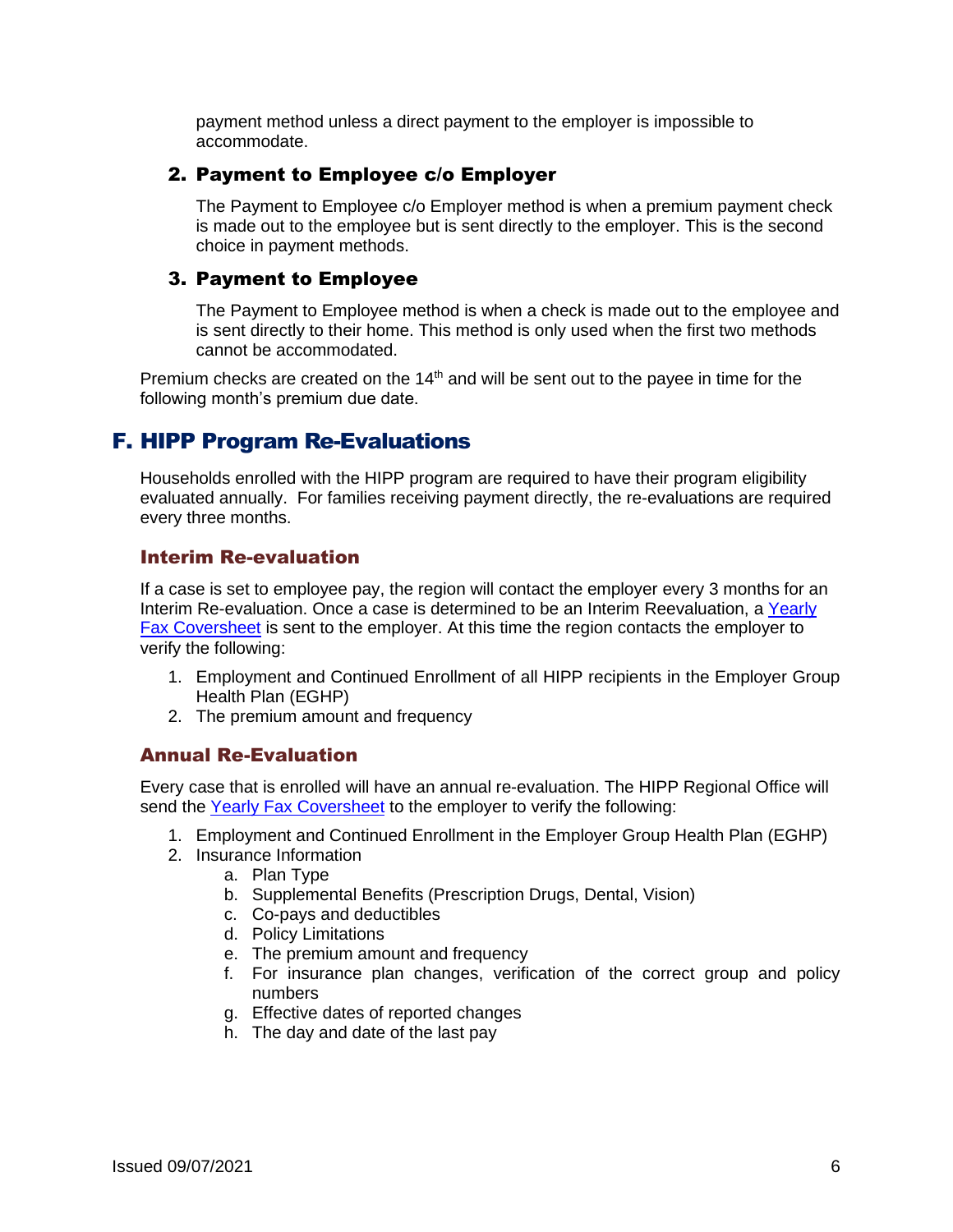# <span id="page-7-0"></span>G. HIPP Program Overpayments

An overpayment of HIPP payments occurs when the check amount exceeds the actual premium amount due. This may occur for unreported employment terminations, the family losing their eligibility for Medical Assistance programs or various reasons concerning HIPP eligibility.

#### <span id="page-7-1"></span>Overpayments – First Warning

When an overpayment occurs, HIPP generates a [Remittance Explanation](#page-32-0) to notify the payee of the overpayment and provides the timeframes for repayment. Instructs the payee that repayment is due within 60 days along with the following information:

- 1. Time period of overpayment
- 2. Amount of the overpayment
- <span id="page-7-2"></span>3. Instructions to return the payment to the RE's return address

#### Overpayments – Second Warning

Repayments not received by the  $60<sup>th</sup>$  day generate a Second Warning notifying the payee that they have 30 days to repay the overpayment.

#### *Note:*

• *If partial payments are received, a First Warning Remittance Explanation is sent for the remaining balance.* 

#### <span id="page-7-3"></span>Overpayments – Repayment Methods

HIPP payments may be repaid by:

#### 1. Check or money order:

The payee may mail a check or money order to the HIPP Program to cover the amount of the overpayment. The check or money order is made payable to the Commonwealth of Pennsylvania and mailed to:

Department of Human Services HIPP Program P O Box 8195 Harrisburg, PA 17105-8195

#### 2. Return the original check

The payee may also return the original Commonwealth check to the HIPP program when they know they have received the check in error. This check is mailed to the **above** address.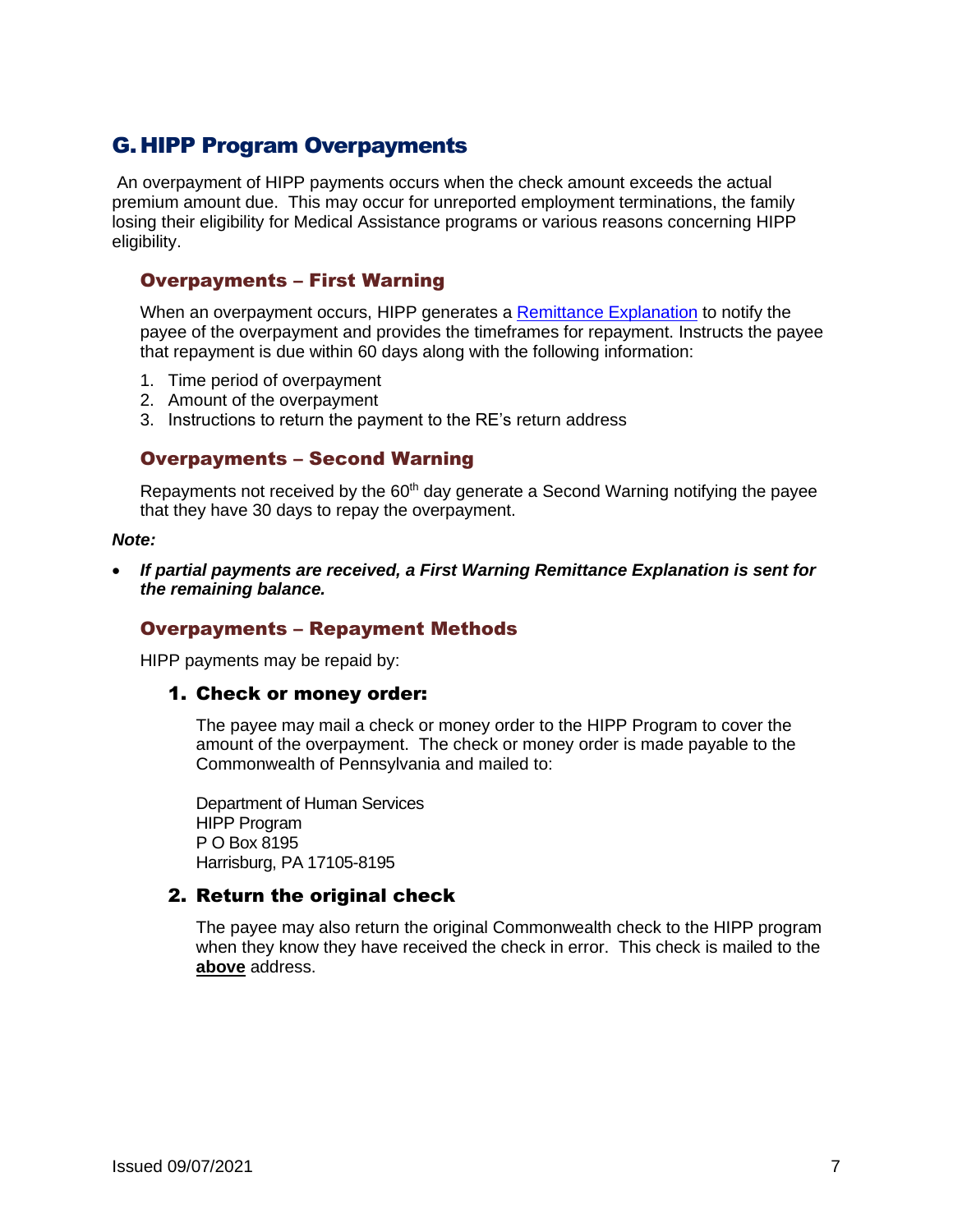# <span id="page-8-0"></span>H.Rules and Regulations

#### <span id="page-8-1"></span>Health Insurance Portability and Accountability Act of 1996 (HIPAA)

This [HIPAA privacy rule](#page-26-0) established federal safeguards to help protect an individual's personal health information. The Act gives patients a myriad of rights in order to protect their information. In conjunction with protecting an individual's privacy, it allows for the disclosure of this information when it is needed for patient care and other pertinent purposes.

Based on 45CFR, Part 164.506 (Standards for privacy of Individually Identifiable Health Insurance; Final Rule), the HIPAA Privacy Rule allows the release or disclosure of Protected Health Information without consent or authorization for the purposes of "Treatment, Payment or Health Care Operations". The HIPP program obtains information for paying claims and health care operations and therefore HIPP falls under this HIPAA exclusion.

#### <span id="page-8-2"></span>Preexisting Condition

According to HIPAA, a preexisting condition is defined as a condition that has received medical advice, diagnosis, care, or treatment within the 6-month period prior to an individual's enrollment date. After an individual is enrolled, their preexisting condition may not be rejected by a group health plan's coverage for more than 12 months or 18 months for late enrollees. If an individual had previous health care coverage for a continuous period of 63 days or more, the new health plan must credit the entire time they had previous coverage. This in turn reduces or eliminates the 12 or 18 month exclusion period.

## <span id="page-8-3"></span>Creditable Coverage

Creditable coverage is defined as a continuous period that has no interruption of health care coverage for more than 63 days. This coverage can be provided by a group health plan, individual health plan, Medicaid, or other government health plan. What this means is if an individual has a preexisting condition and switched to a new health care provider, the new provider cannot subject the individual to the preexisting condition exclusion. The new healthcare provider must cover the individual's condition if they meet the Creditable Coverage criteria.

#### *Note:*

- *A waiting period or affirmation period does not constitute a break in coverage*
- *Pregnancy is not a preexisting condition and not excluded from medical coverage.*

#### <span id="page-8-4"></span>Pennsylvania Autism Insurance Act (Act 62)

The Pennsylvania Autism Insurance Act, Act 62, requires many private health insurance companies to cover the cost of diagnostic assessment and treatment of autism spectrum disorder and services for children under the age of 21, up to \$36,000 per year. It also requires the Pennsylvania Department of Human Services, DHS, to cover the cost of services for individuals who are enrolled in the Medical Assistance program and do not have private insurance coverage, or for individuals whose costs exceed \$36,000 in one year. The Pennsylvania Department of State is required to license professional behavior specialists who provide services to children.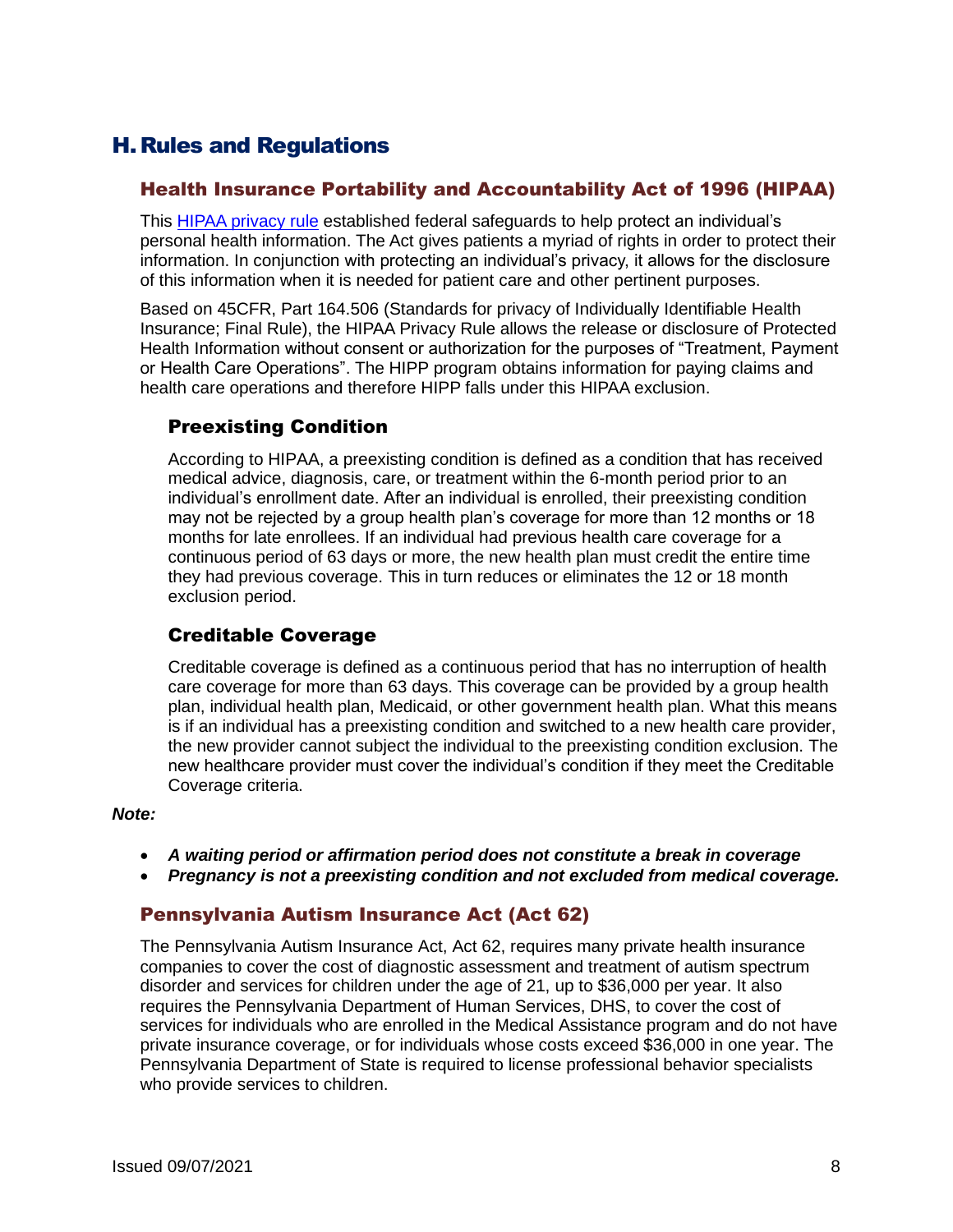#### <span id="page-9-0"></span>Who is covered by the Autism Insurance Act?

Children or young adults under age 21 with a diagnosis of an autism spectrum disorder who:

- Are covered under an employer group health insurance policy (including HMOs and PPOs) that has more than 50 employees and the policy is not a "selfinsured" or "ERISA" policy; Although some self-insured plans are including this coverage i.e. PEBTF
- Are on Medical Assistance; or
- Are covered by Pennsylvania's Children's Health Insurance Program, CHIP, or Adult Basic.

## <span id="page-9-1"></span>Consolidated Budget Reconciliation Act (COBRA)

The Consolidated Omnibus Budget Reconciliation Act of 1985 (COBRA) requires most employers with group health plans to offer employees the opportunity to continue temporarily their group health care coverage under their employer's plan if their coverage otherwise would cease due to termination, layoff, or other change in employment status (referred to as "qualifying events").

## <span id="page-9-2"></span>Qualifying Event

The Qualifying Event may be any of the events listed below that cause a person to lose coverage under a group health plan subject to COBRA requirements:

- A covered employee's reduction in hours or termination of employment for any reasons other than gross misconduct
- A covered employee's death
- A covered employee's divorce or legal separation from the spouse
- A covered employee's entitlement to Medicare under Title XVIII of the Social Security Act
- A child's loss of dependent status under the generally applicable eligibility requirements of the plan
- An employer's commencement of a title 11 bankruptcy proceeding that causes a retiree (or retiree's spouse or child) a substantial loss or elimination of coverage within one year of the filing

## <span id="page-9-3"></span>COBRA Exempt Employers

COBRA exempts employers of less than 20 employers, Churches and the Federal Government from participating in COBRA.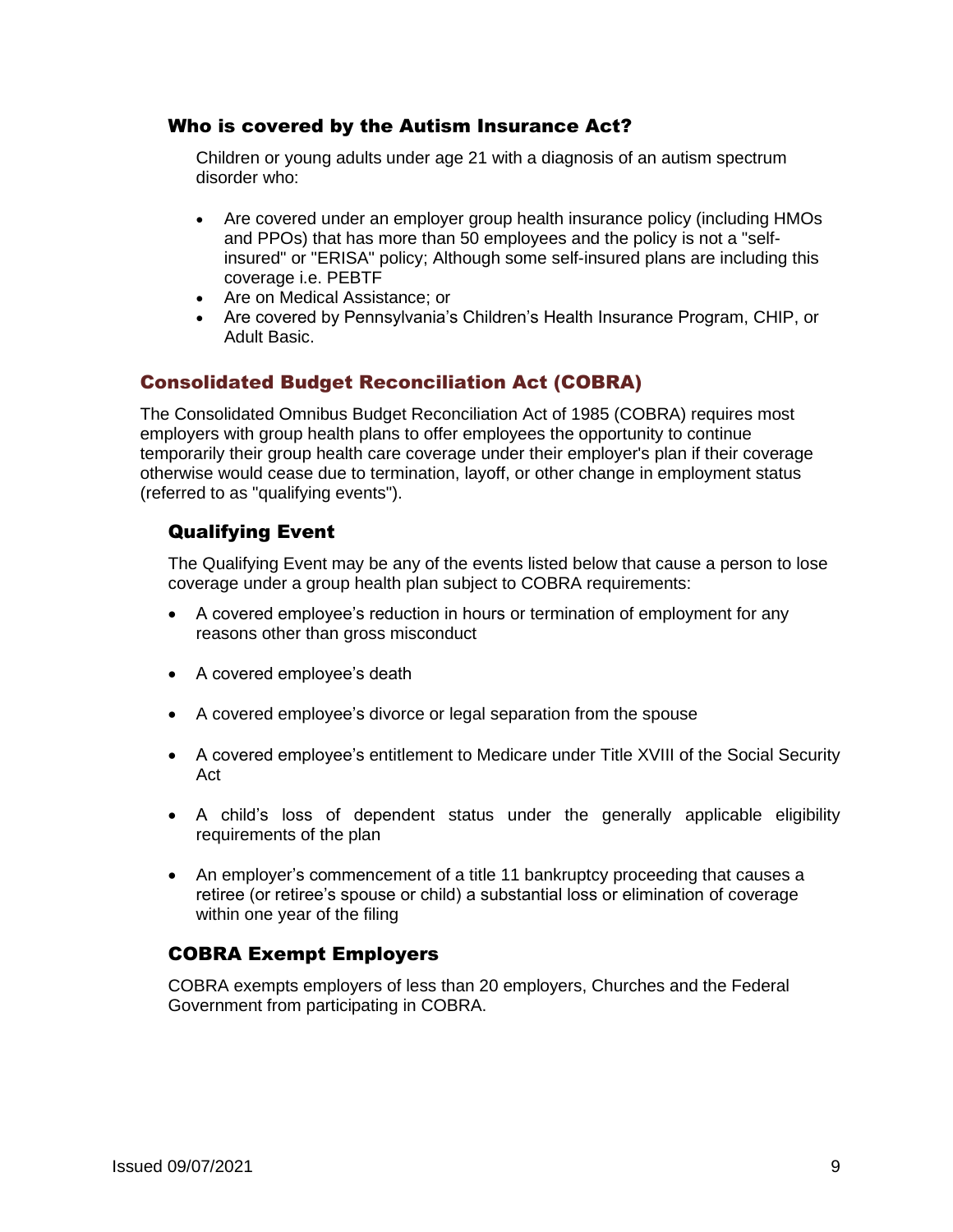# <span id="page-10-0"></span>I. HIPP Employer Letters

#### <span id="page-10-1"></span>[Certificate of Medical Assistance Coverage](#page-17-0)

The Certificate of Medical Assistance Coverage verifies the Employees prior health coverage for individuals with preexisting medical conditions. HIPP provides this Certificate to Employees when the Employers Group Health Insurance coverage excludes coverage for certain medical conditions.

#### <span id="page-10-2"></span>[CHIPRA 2009](#page-18-0)

The CHIPRA 2009 letter is sent out to employers to explain and inform them about the Children's Health Insurance Program Reauthorization Act of 2009 ("CHIPRA"). This law permits an exchange of information between Employers and the HIPP program to help determine an employee's eligibility.

#### <span id="page-10-3"></span>[COBRA Subrogation Notice](#page-19-1)

The COBRA Subrogation Notice is sent out to employers to inform them of an employee's eligibility to be enrolled into COBRA. This informs employers that HIPP is able to enact on the behalf of the client to enroll them into COBRA.

CHIPRA also requires that group health plans provide special enrollment rights for the employee or dependent who becomes eligible for assistance. Group health plans must permit employees and their eligible dependents to enroll in the plan if they (Including selfinsured plans): lose Medicaid or CHIP coverage; or become eligible to participate in a Medicaid or CHIP premium assistance program.

#### <span id="page-10-4"></span>[Employee Benefits Survey](#page-22-1)

To verify the Employee's group health insurance benefits the Regional Office mails to the Employer the Employer Benefit Survey. This Survey identifies the Employee by name and the last four digits of their Social Security Number.

#### <span id="page-10-5"></span>[Employer Agreement/Confirmation Notice](#page-24-0)

The HIPP Employer Agreement/Confirmation Notice authenticates the Employee's enrollment in the HIPP Program. This letter requests the Employer to verify information and return the signed letter to the Regional Office.

#### <span id="page-10-6"></span>[Discontinuance Notice](#page-20-1)[/Discontinuance Notice](#page-21-1) – Level of Coverage

The Discontinuance Notice notifies both the Employee and Employer upon the disenrollment of a Household from the HIPP program.

The notice includes the date of HIPP closure, the names of individuals no longer eligible for the program, the reason for discontinuance and the overpayment amount if applicable.

## <span id="page-10-7"></span>HIPAA - [Protected Health Information](#page-26-0)

This is a letter sent out to employers to explain the Health Insurance Portability and Accountability Act of 1996 (HIPAA) — Release of Protected Health Information to the Department of Human Services Without Authorization or Opportunity to Object, Pursuant to 45 C.F.R. § 164.506(c)(3).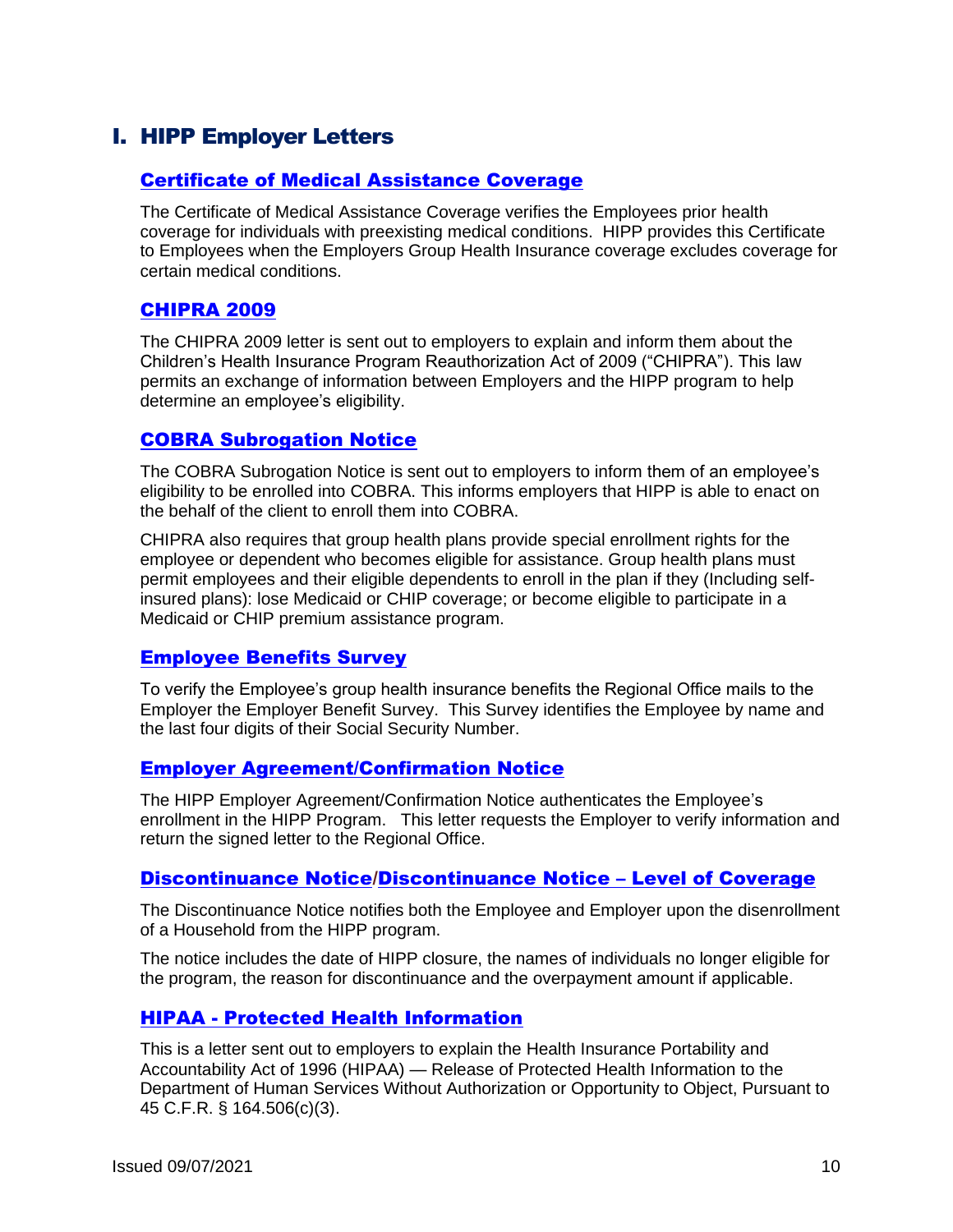#### <span id="page-11-0"></span>[House Bill 1168](#page-28-0)

This letter is sent out to employers to explain that effective July 7, 2005, per Act 2005-42, 62 P.S. Section 1415 (2008), companies are required upon request from the Department of Human Services Health Insurance Premium Payment (HIPP) Program to provide the benefit information needed to determine the eligibility of a medical assistance recipient for employee group healthcare coverage.

Every insurer shall honor a request for enrollment and purchase of employee group health insurance submitted by the department with respect to a medical assistance recipient with consideration for enrollment season restrictions, but no enrollment restrictions shall delay enrollment more than ninety days from the date of the department's request.

#### <span id="page-11-1"></span>[Newborn Fax](#page-28-1)

When a client reports a newborn in the household, this letter will get sent out to employer to verify health insurance coverage information.

#### <span id="page-11-2"></span>[Referral Letter](#page-29-1)

This document is sent out to potential clients when a HIPP Regional office receives a referral notice from the CAO or other source.

#### <span id="page-11-3"></span>[Remittance Explanation](#page-32-0)

The Remittance Explanation is mailed monthly to the HIPP Payee when there is an overpayment on the case. This form notifies the payee of any money the HIPP Program may have overpaid.

## <span id="page-11-4"></span>[Yearly Reeval Fax Coversheet](#page-33-0)

Every case that is enrolled will have an annual re-evaluation. The HIPP Regional Office contacts the employer to verify information by sending out the Yearly Reeval Fax Coversheet.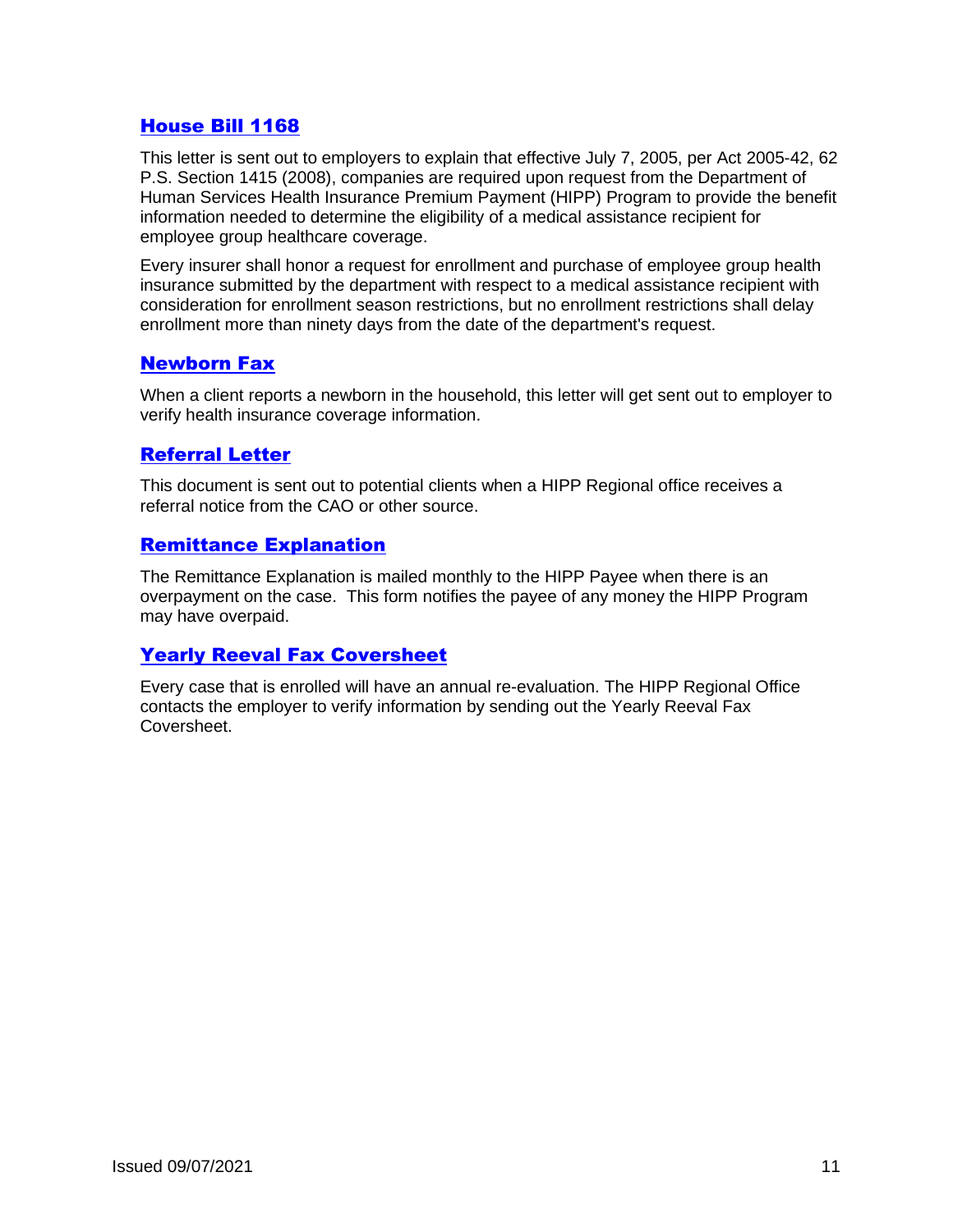# <span id="page-12-0"></span>J. Frequently Asked Questions

#### <span id="page-12-1"></span>What is HIPP?

The purpose of the HIPP Program is to save taxpayer dollars by purchasing cost effective employment related medical insurance available to medical insurance to Medical Assistance clients.

#### <span id="page-12-2"></span>Who is eligible for HIPP?

Active Medical Assistance recipients who are eligible for medical insurance through employment are referred to HIPP.

#### <span id="page-12-3"></span>How is eligibility determined?

A HIPP Operation Specialist (HOS) conducts a review of the medical insurance that is available through the employer. They will conduct a cost analysis based on the amount of the premium and the policy benefits that are offered. If the Medical Assistance costs for a client are greater than the cost of the employer insurance, the client is enrolled into the HIPP Program.

#### <span id="page-12-4"></span>How much money will it cost me?

Your cost will be the same as for any employee who chooses to participate in your group health benefits.

#### <span id="page-12-5"></span>Why pay for only some employee's health insurance premium and not others?

The Department is paying the premium to save taxpayers money, not to give Medicaid recipients additional benefits.

#### <span id="page-12-6"></span>Are welfare payments income?

According to the IRS Publication 17, welfare payments are not income. If an employer has questions about pre-tax payments, they must consult their own tax lawyer.

#### <span id="page-12-7"></span>What does Cost-Effective mean?

Cost-Effective is when it's less expensive to purchase employer-related medical coverage in order to pay medical expenses than having the medical expenses paid by Medical Assistance.

#### <span id="page-12-8"></span>How do I open an encrypted email from HIPP?

When you receive an encrypted email, you receive the email without the actual email content. The email will look like the one shown below (the formatting may look different depending on which email application or web-mail interface you are using; the screenshot below is from Gmail).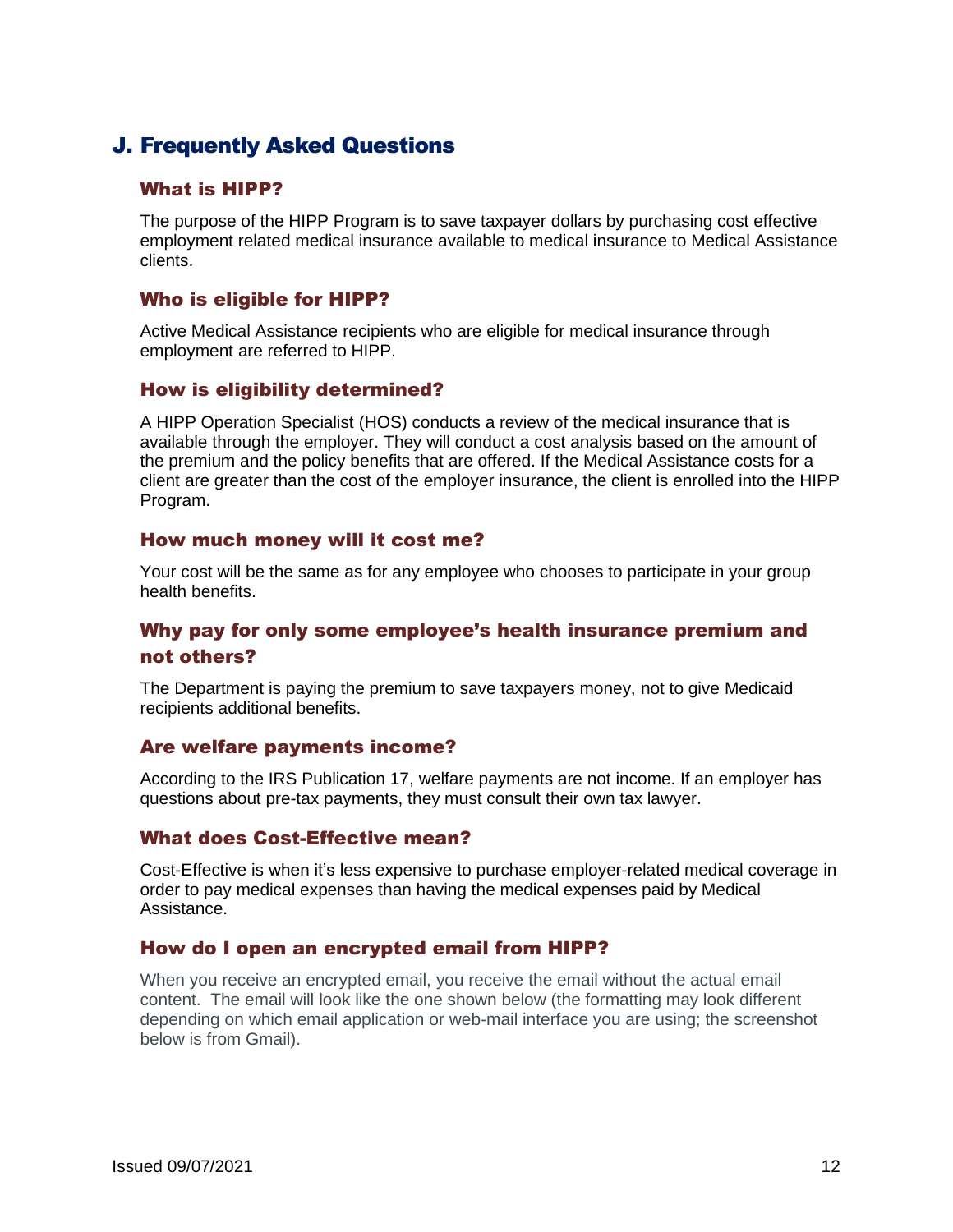

Click the **Read the message** button. (The button may show up as a link in certain email applications.)

Upon clicking the button, you will be taken to a web page that looks like the one below:<br> **O** office 365

| sender@email-doman.com has sent you a protected message |
|---------------------------------------------------------|
| Sign in to view the message                             |
|                                                         |
| Sign in with a work or school account                   |
| Or, sign in with a one-time passcode                    |
| Need Help?                                              |
| <b>Terms of Use</b><br><b>Privacy &amp; Cookies</b>     |

**Note:** The option to *Sign in with a work or school account* will only work if you have an Office 365 subscription with the same email address that you received the email at.

If you do not have an Office 365 subscription with the same email address, you should click the link **Or, sign in with a one-time passcode**.

(For certain recipient email addresses, those on Gmail or Yahoo! Mail, the above web page will look a little different and you will see a button to login with either Google or Yahoo: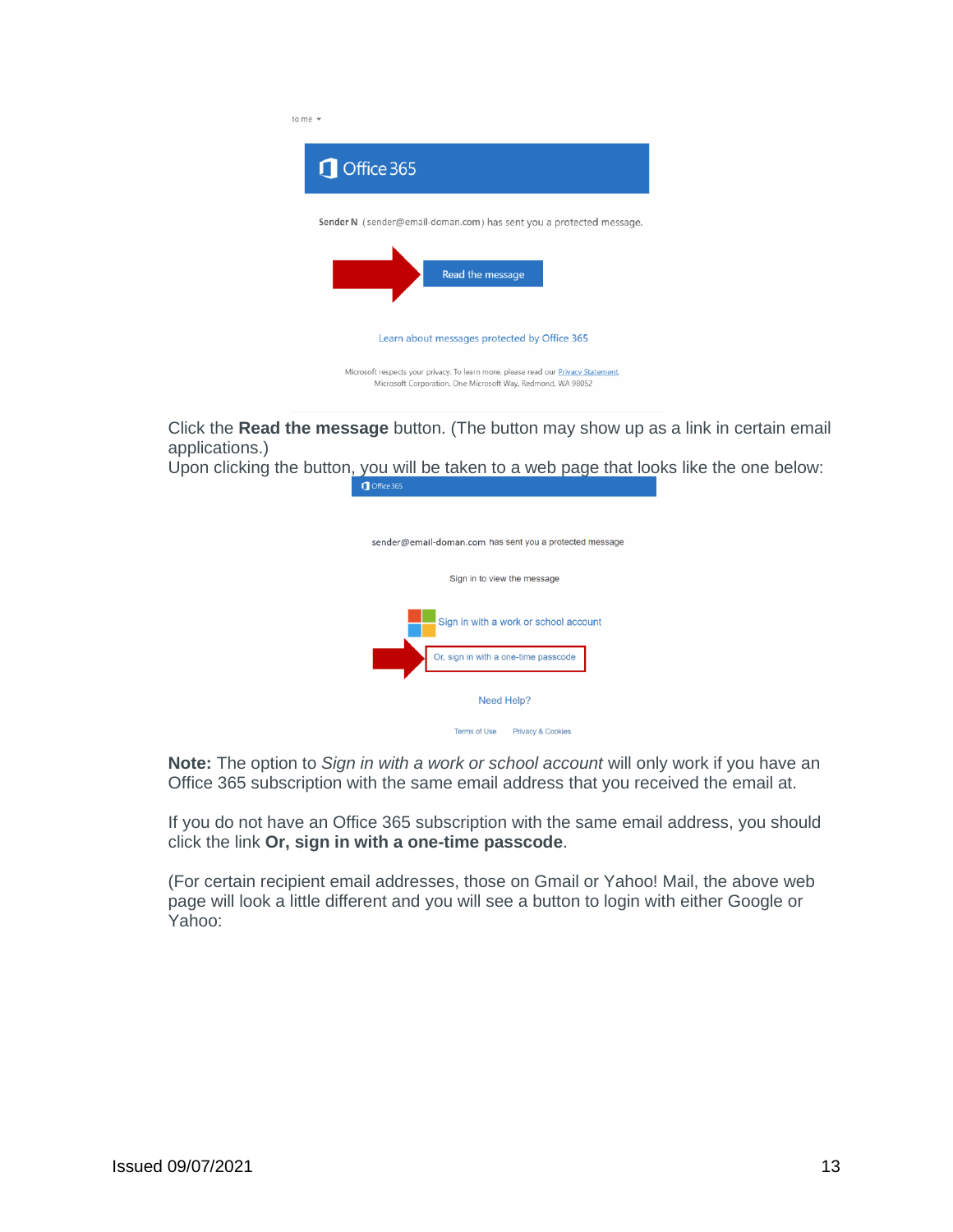

These recipients may click the relevant sign-in option and then login with their Yahoo or Google account.)

After you click "*Or, sign in with a one-time passcode"*, you will be taken to a second web page that looks like the screenshot below:

| Office 365 | <b>JO MIGHT TOORS TING MIGHTS SOLGOI ISHOT DOID W.</b>                                                                       |
|------------|------------------------------------------------------------------------------------------------------------------------------|
|            |                                                                                                                              |
|            | We sent a one-time passcode to recipient@doman.com.                                                                          |
|            | Please check your email, enter the one-time passcode and click continue.<br>The one-time passcode will expire in 15 minutes. |
|            | One-time passcode   <br>This is a private computer. Keep me signed in for 12 hours.                                          |
|            |                                                                                                                              |
|            | Continue                                                                                                                     |
|            | Didn't receive the one-time passcode? Check your spam folder or get another one-time<br><u>passcode</u> .                    |

You will need to switch away from the web browser and go back to your email account for an email from *Microsoft Office 365 Message Encryption [\(MicrosoftOffice365@messaging.microsoft.com\)](mailto:MicrosoftOffice365@messaging.microsoft.com)*.

Note: This email comes from Microsoft's email address and not the original sender, you may have to look for it in spam or junk email folders if it is not found in your inbox. The email you will receive contains a passcode and looks like the screenshot below: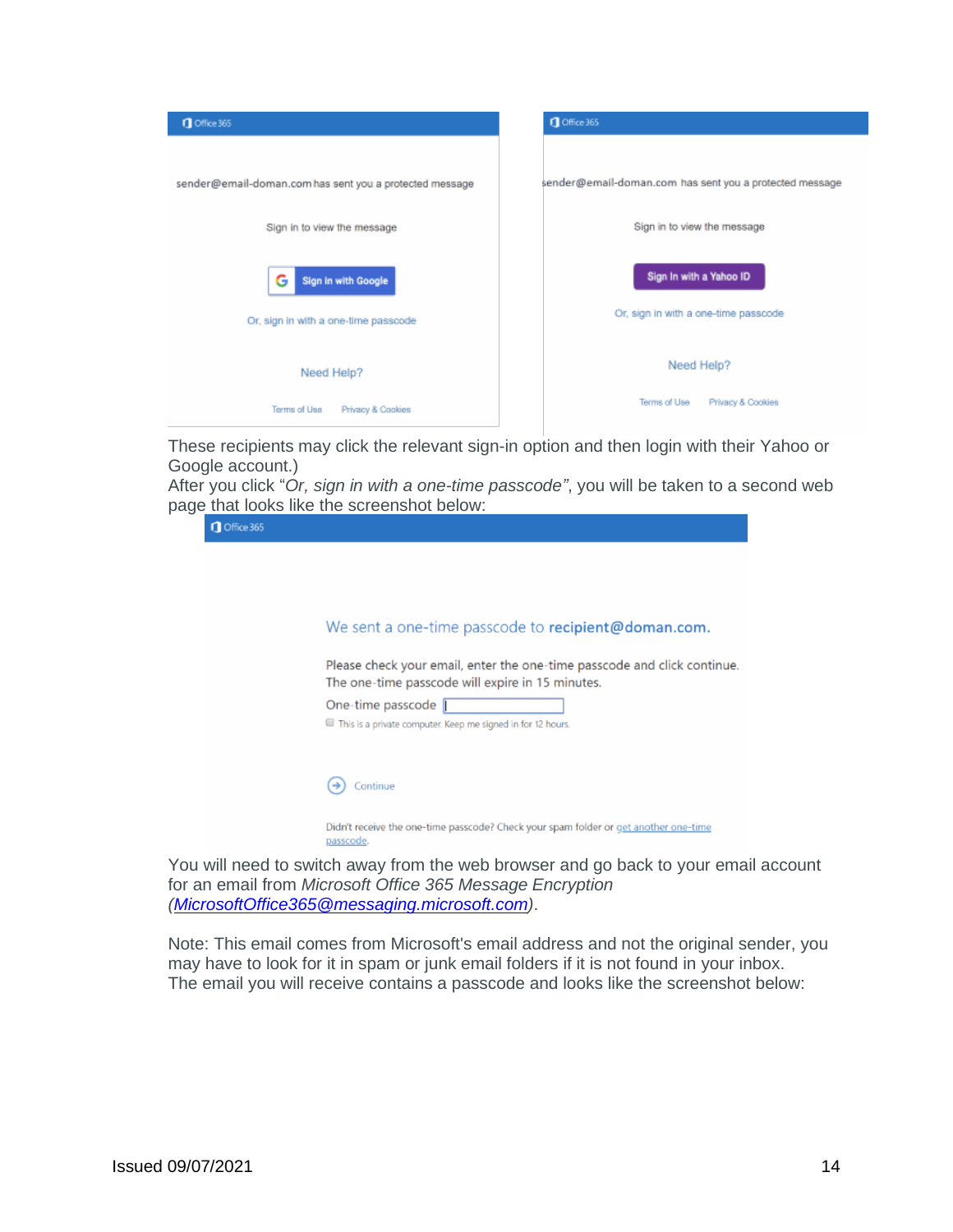

This message is automatically generated. Please don't reply to it.

Copy the passcode and go back to the web page that was asking for the passcode to be entered.

Note: If you close the web page prior to entering the passcode, the passcode will no longer be valid, you will have to start over and request a new passcode.

Once you enter the passcode and click *Continue*, you will arrive at the secure email message. The web page that shows the encrypted message looks like the one below.



Clicking an attachment either shows a preview, or in the case of Office files (Word, PowerPoint, Excel etc.), you will have to manually download the file and then open it.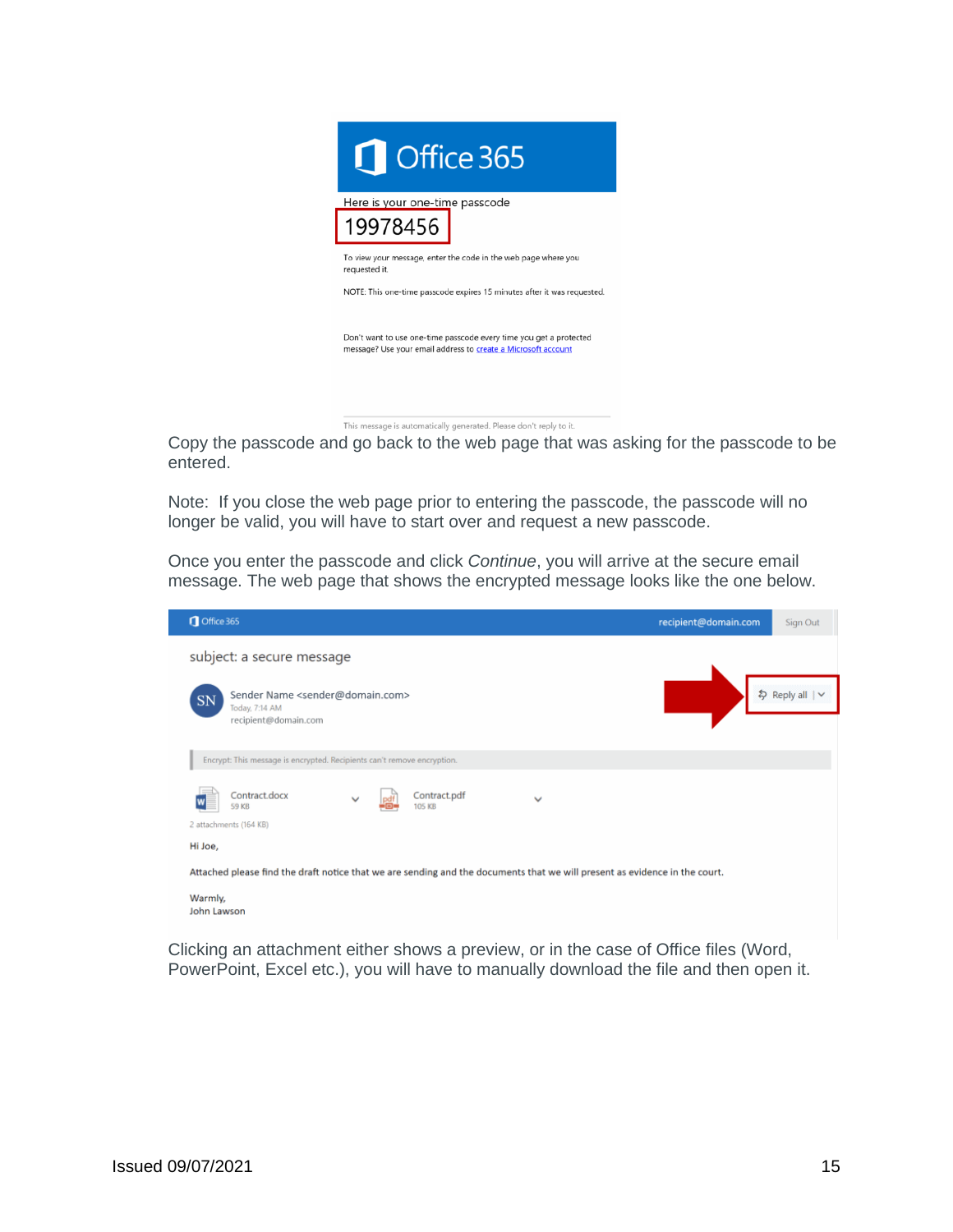# <span id="page-16-0"></span>APPENDIX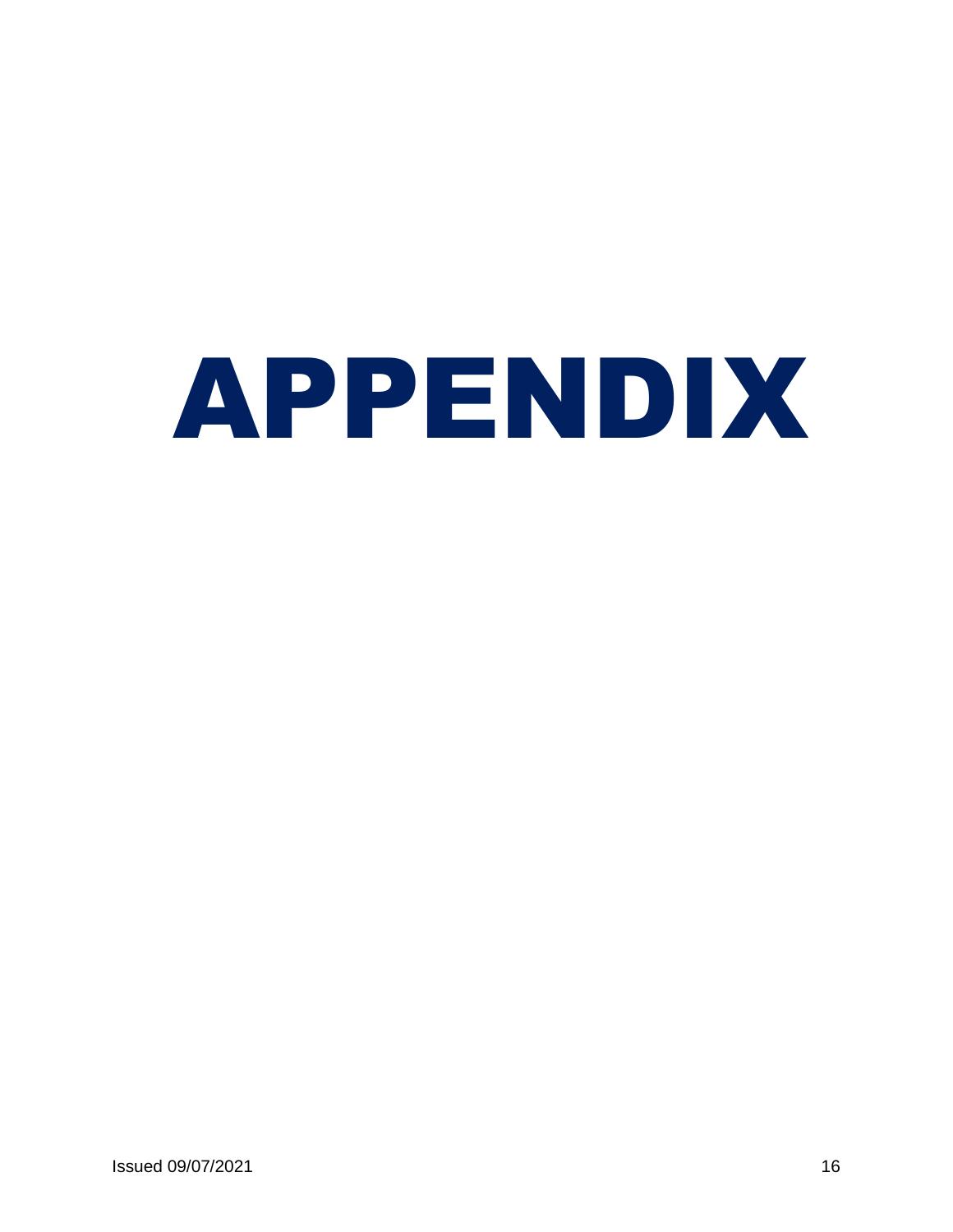#### CERTIFICATE OF MEDICAL ASSISTANCE COVERAGE

**PAGE 1**

<span id="page-17-0"></span>

February 2, 2011

John Smith 123 ABC Lane Apartment 4 Harrisburg, PA 17105

#### **Important Notice of Your Right to Documentation of Health Coverage**

#### **RE: JOHN SMITH**

Recent changes in Federal Law may affect health coverage for persons who are enrolled or become eligible to enroll in health coverage that excludes coverage for pre-existing medical conditions.

The Health Insurance Portability and Accountability Act of 1996 (HIPAA) limits the circumstances under which coverage may be excluded for medical conditions present before you enroll. Under the law, a pre-existing condition exclusion generally may not be imposed for more than 12 months (18 months for a late enrollee). This exclusion period is reduced by the number of months you were enrolled in your prior health coverage. If you buy health insurance other than through an employer group plan, a certificate of prior coverage may help you obtain coverage without a pre-existing condition exclusion.

Enclosed is a certificate of prior health coverage, provided through Pennsylvania's Department of Human Services, based on information currently available. You may need to provide other documentation for earlier periods of health care coverage. Check with your new plan administrator to see if your new plan excludes coverage for pre-existing conditions and if you need to provide a certificate or other documentation of your previous coverage.

Mary Jones HIPP Representative 717-555-1802 1-800-644-7730 maryjones@state.pa.us 67/0001234

E04 12/14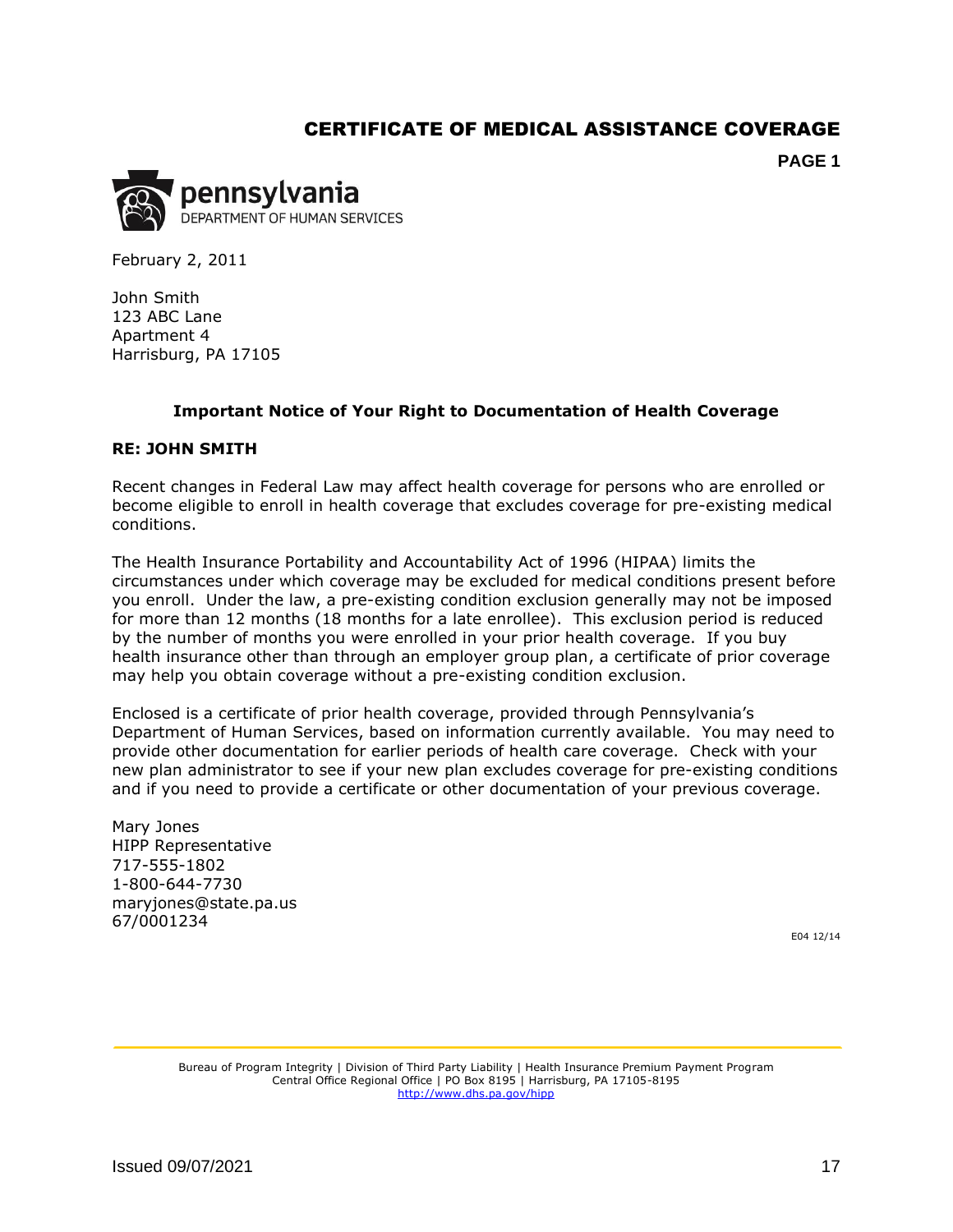#### CERTIFICATE OF MEDICAL ASSISTANCE COVERAGE

**PAGE 2**



February 2, 2011

#### **Certificate of Medical Assistance Coverage**

#### **PLAN PARTICIPANT: SSN:** XXX-XX-1234

John Smith 123 ABC Lane Apartment 4 Harrisburg, PA 17105

This information is supplied for:

| <b>NAME</b>             | <b>RELATIONSHIP TO PARTICIPANT</b> | <b>SSN</b>  |
|-------------------------|------------------------------------|-------------|
| Jane Smith              | Wife                               | XXX-XX-2345 |
| Jordan Smith            | Son                                | XXX-XX-3456 |
| <b>MEDICAL COVERAGE</b> | <b>DATE COVERAGE STARTED</b>       |             |

Medical 02/1/11

#### IMPORTANT:

 This Certificate provides evidence of your prior health coverage. You may need to furnish this certificate if you become eligible under a group health plan that excludes coverage for certain medical conditions. This certificate may be necessary if medical advice, diagnosis, care, or treatment was recommended or received for the excluded condition within the 6-month period prior to your enrollment in the new plan. If you become covered under another group health plan, check with the plan administrator to see of you need to provide this certificate. You may also need this certificate to buy, for yourself or your family, an insurance policy that excludes coverage for medical conditions that are present before you enroll.

<span id="page-18-0"></span>Mary Jones HIPP Representative 717-555-1802 1-800-644-7730 maryjones@state.pa.us 67/0001234

E04 12/14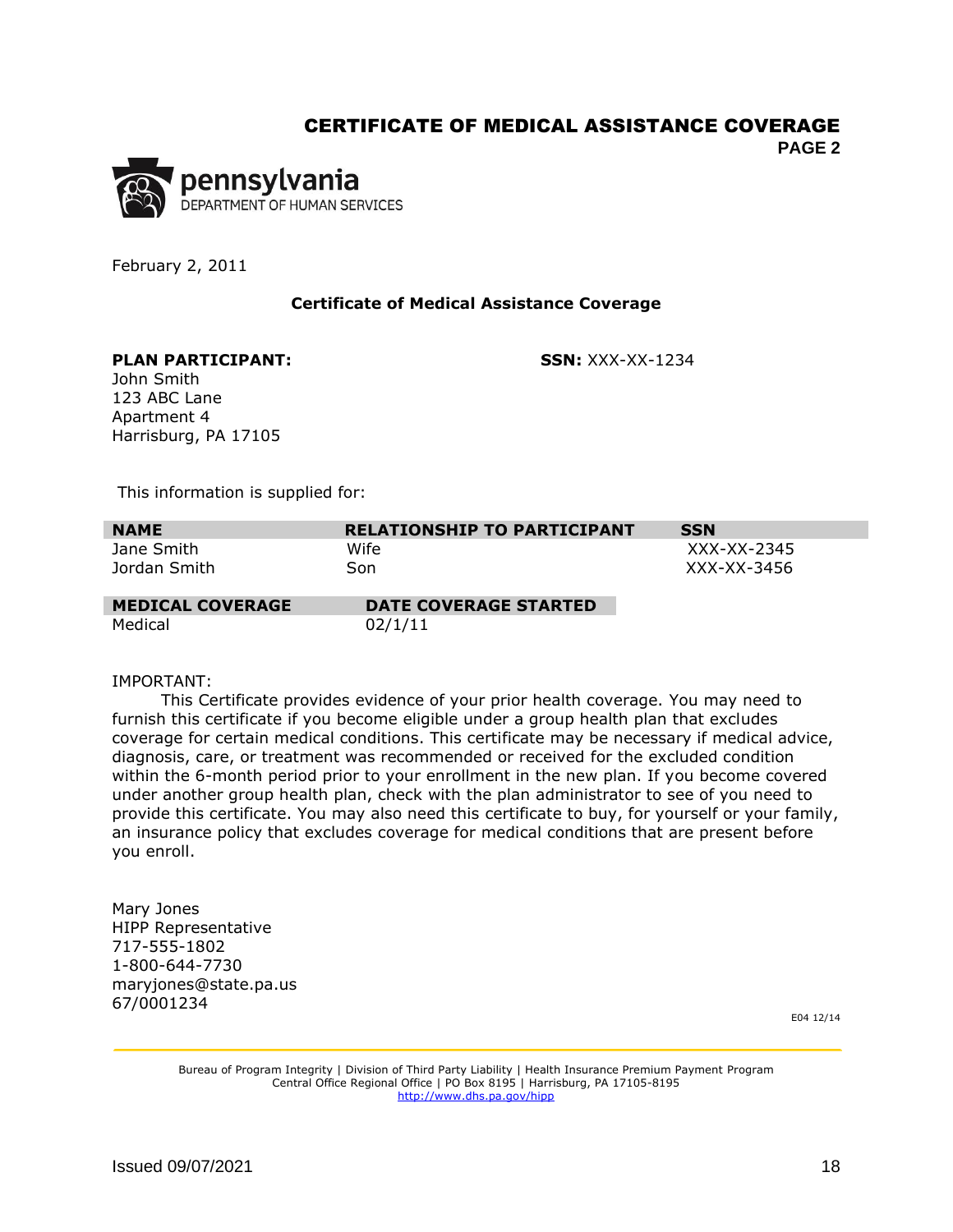#### CHIPRA OF 2009

<span id="page-19-0"></span>

ACME INC 224 HESS DRIVE SUITE 120 HARRISBURG, PA 17105

Dear Benefits Officer:

The Pennsylvania Department of Human Services' Health Insurance Premium Payment (HIPP) program is in the process of reviewing eligibility for the household of your employee, John Doe, SSN xxx-xx-1234, 01/02/82. Their Managed Care Organization coverage in UPMC for You which includes medical, dental and vision will end effective 08/31/16. Their eligibility for the HIPP Program will begin effective 09/01/16.

Effective April 1, 2009, Section 311 of the Children's Health Insurance Program Reauthorization Act of 2009 ("CHIPRA") requires all Employers and/or Plan Administrators to disclose upon request from the Department of Human Services Health Insurance Premium Payment (HIPP) benefit information sufficient to permit HIPP to determine the cost effectiveness of providing medical or child health assistance through premium assistance for the purchase of coverage under the group health plan.

CHIPRA also requires that group health plans provide special enrollment rights for the employee or dependent who becomes eligible for assistance. Group health plans must permit employees and their eligible dependents to enroll in the plan if they (Including selfinsured plans):

- Lose Medicaid or CHIP coverage; or
- Become eligible to participate in a Medicaid or CHIP premium assistance program.

These individuals will have 60 days to request special enrollment in the group health plan.

Please contact Daron Morrill at (717)772–6370 with questions concerning CHIPRA.

Sincerely,

<span id="page-19-1"></span>Mary Jones HIPP Representative 717-555-1820 or 1-800-644-7730 maryjones@state.pa.us 717-555-1920 FAX 67/0001234

E17 06/16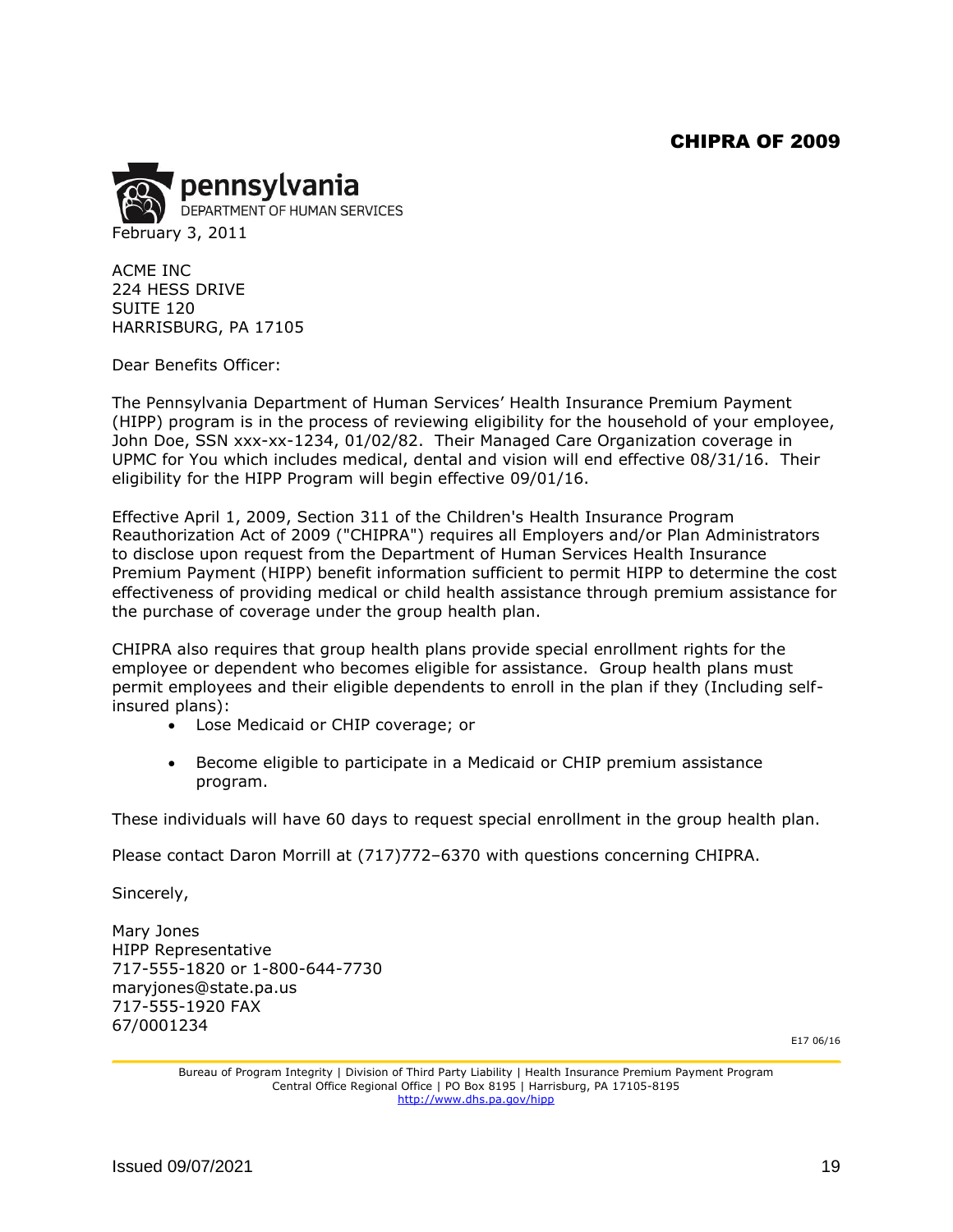#### COBRA SUBROGATION LETTER

<span id="page-20-0"></span>

February 2, 2011

John Smith 123 ABC Lane Apartment 4 Harrisburg, PA 17105

RE: SMITH< JOHN XXX-XX-1234

Dear COBRA Unit:

The Department of Human Services' Health Insurance Premium Payment program (HIPP) will begin making health insurance premium payments on behalf of JOHN SMITH. It is my understanding that he/she has the option of continuing healthcare coverage through COBRA. It is also my understanding that he/she has not yet elected to continue this coverage. Please consider this notice as JOHN SMITH'S agreement to continue his/her medical coverage. This is pursuant to our rights of subrogation under Public Law 31 Section 1404(B) of the Public Welfare Code.

Payment of the premiums will begin 03/1/11 at which time you will receive payment for coverage period  $03/1/11$  through  $11/1/11$ . The total amount of the initial check will be \$625.30. You will receive \$450.27 from the Department every month thereafter as long as our client remains eligible for the HIPP program.

Mary Jones HIPP Representative 717-555-1820 800-644-7730 maryjones@state.pa.us 717-555-1920 FAX Harrisburg Region Willow Oak Bldg Rm 316 PO BOX 8195 HARRISBURG, PA 17105-8195

<span id="page-20-1"></span>67/0001234

E05 12/14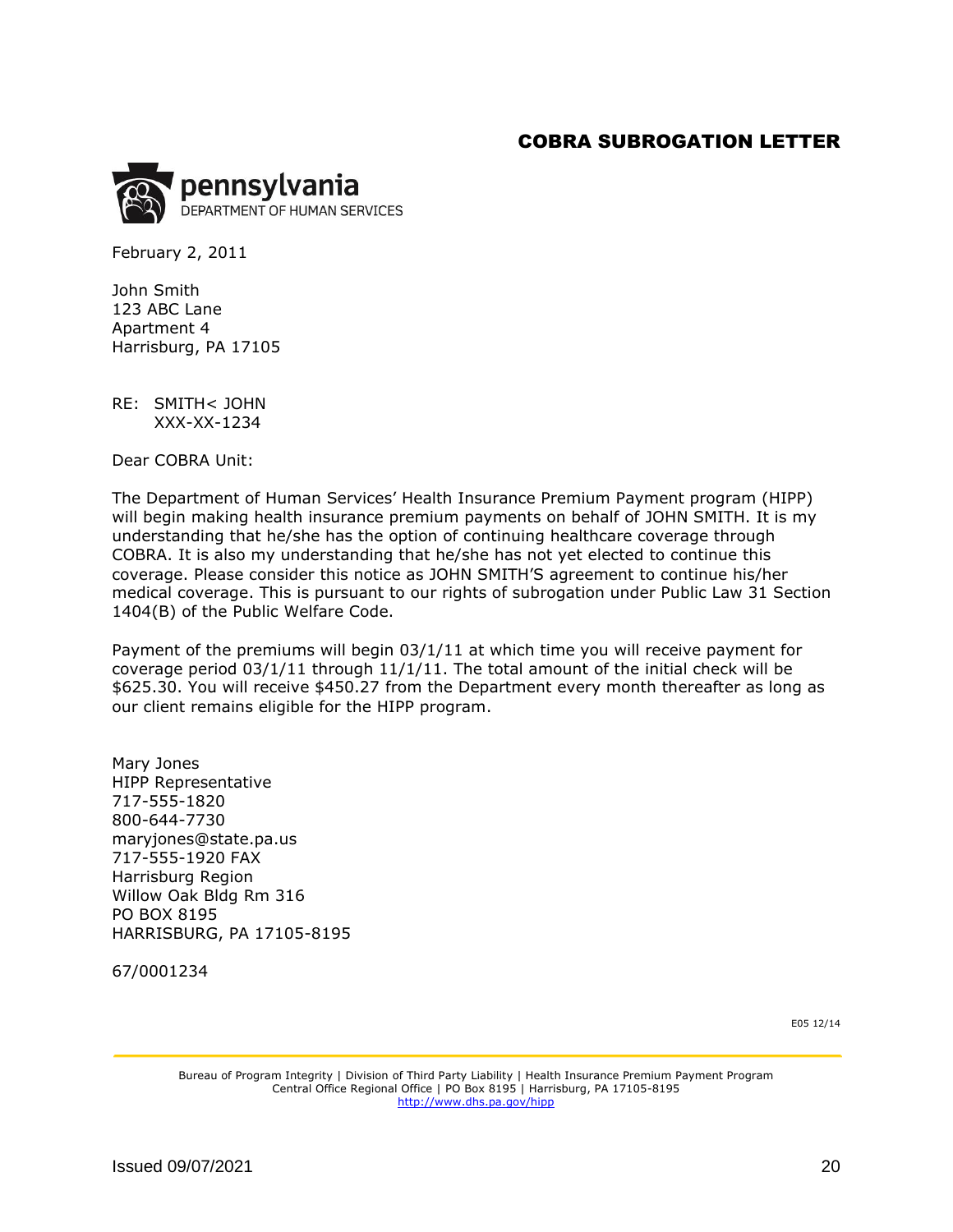#### DISCONTINUANCE NOTICE

<span id="page-21-0"></span>

February 2, 2011

John Smith 123 ABC Lane Apartment 4 Harrisburg, PA 17105

Employee ID:

#### **Discontinuance Notice**

#### *THIS NOTICE PERTAINS TO YOUR HIPP PREMIUM PAYMENT ONLY*

Based on the information below, Health Insurance Premium Payments will be discontinued for the indicated recipients effective **02/28/11**. You may wish to contact your carrier for the date your coverage will lapse and/or to make arrangements for the payment of future insurance premiums in order to keep your insurance coverage in force.

#### **This action affects the following: John Smith, Jane Smith, Jordan Smith**

The above recipient(s) is/are being disenrolled from the HIPP Program because <**reason**>.

In order to comply with federal requirements of the Medicaid program, the Department of Human Services has the power to disenroll clients from group health plans without imposing personal liability upon the client. Accordingly, group health plans must honor a request for disenrollment submitted by the Department of Human Services whenever it is no longer cost effective for the Department of Human Services to pay the health insurance premium or when the recipient is no longer eligible for Medical Assistance.

Mary Jones HIPP Representative 717-555-1820 800-644-7730 maryjones@state.pa.us

<span id="page-21-1"></span>cc: ACME INC. 67/0001234

R02 12/14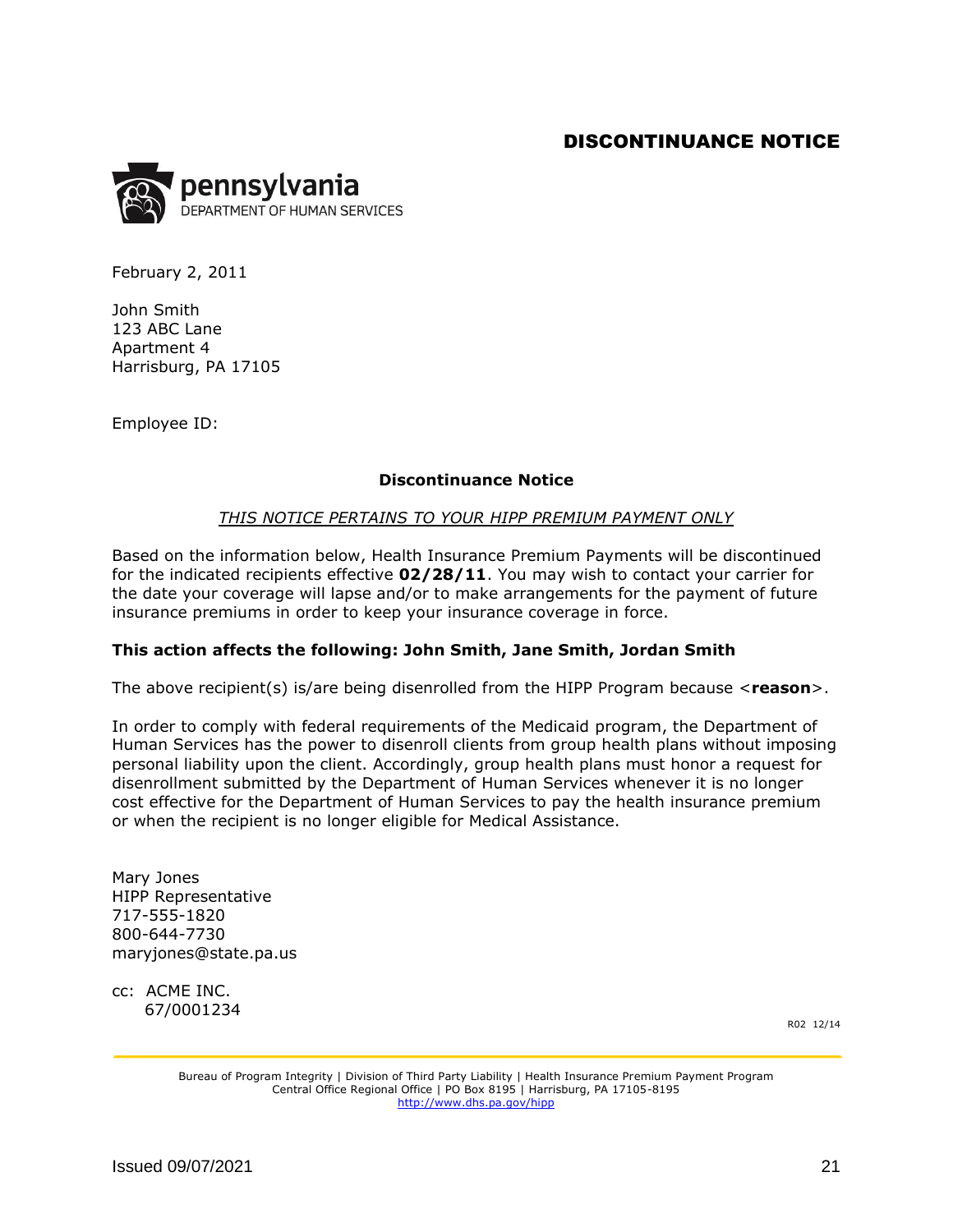#### DISCONTINUANCE NOTICE - LEVEL OF COVERAGE

<span id="page-22-0"></span>

February 2, 2011

John Smith 123 ABC Lane Apartment 4 Harrisburg, PA 17105

Employer ID:

#### **Discontinuance Notice – Level of Coverage Change**

#### *THIS NOTICE PERTAINS TO YOUR HIPP PREMIUM PAYMENT ONLY*

The HIPP Program has received notice that **Jane Smith and Jordan Smith** is no longer eligible for Medical Assistance. **Jane Smith and Jordan smith** will no longer be eligible for the HIPP Program effective **02/28/11**. After **02/28/11**, the HIPP Program will reimburse 220.57 monthly for Parent & Child level of coverage.

You may wish to contact your carrier/employer for the date your coverage will lapse and/or to make payment arrangements to keep your current level of insurance coverage in force.

In order to comply with federal requirements of the Medicaid program, the Department of Human Services has the authority to disenroll clients from group health plans without imposing personal liability upon the client. Accordingly, group health plans must honor a request for disenrollment submitted by the Department of Human Services whenever it is no longer cost effective for the Department of Human Services to pay the health insurance premium or when the recipient is no longer eligible for Medical Assistance.

Mary Jones HIPP Representative 717-555-1820 800-644-7730 maryjones@state.pa.us

<span id="page-22-1"></span>cc: ACME INC. 67/0001234

R20 12/14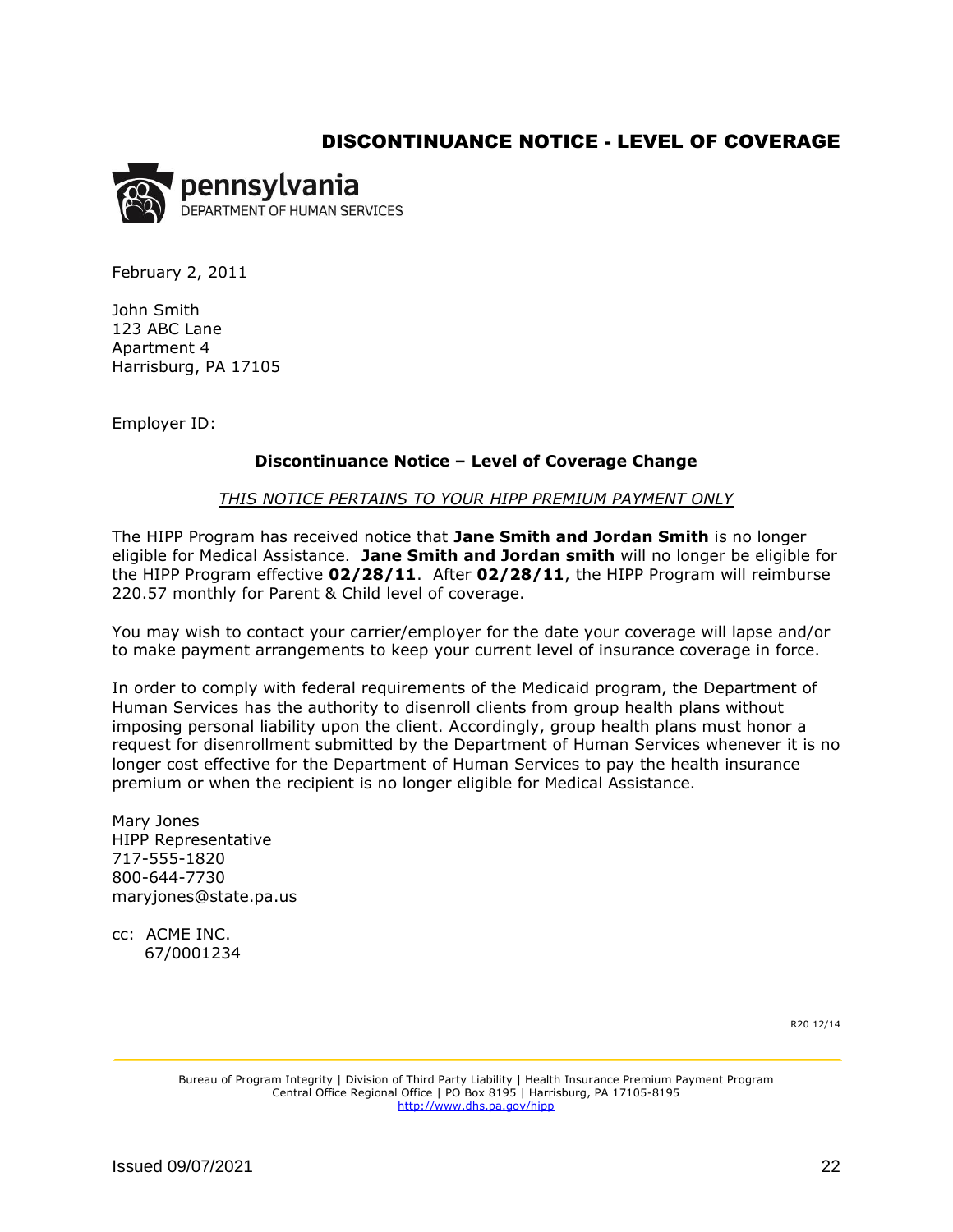## EMPLOYEE BENEFITS SURVERY

**PAGE 1**

<span id="page-23-0"></span>

August 16, 2016

ACME INC ATTN: EMPLOYEE BENEFITS COORDINATOR 224 HESS DRIVE SUITE 120 HARRISBURG, PA 17105

Dear Employee Benefits Coordinator:

The Pennsylvania Department of Human Services' Health Insurance Premium Payment (HIPP) program is in the process of reviewing eligibility for the household of your employee, John Doe, SSN xxx-xx-1234.

To determine eligibility, the HIPP Program is requesting the information below. This information is being requested in accordance with PA Public Welfare Code 62 P.S. Section 1415 (a) which states the Department is authorized to purchase employee group health care coverage on behalf of any medical assistance recipient whenever it is cost effective to do so. **If this client is determined eligible, a HIPP representative will contact you to make enrollment and payment arrangements.** 

The HIPP Program will only purchase employment related group health insurance premiums for the employee and/or their dependents based upon what the employee's costs are; and **does not** reimburse any of the employer's portion of their employment related group health insurance premiums.

**PLEASE INCLUDE A SUMMARY OF BENEFITS AND CURRENT RATE SHEET FOR THE HEALTH, DENTAL AND VISION INSURANCE YOUR COMPANY OFFERS** in accordance with Section 311(b)(1)(C) of the Children's Health Insurance Program Reauthorization Act of 2009, Section 701(f)(3)(B)(ii) of the Employee Retirement Income Security Act of 1974 (ERISA), Section 9801(f)(3)(B)(ii) of the Internal Revenue Code of 1986, and Section 2701(f)(3)(B)(ii) of the Public

Health Service Act.

Submit the following information:

- 1. Is the employee/dependents eligible for your Group Health Insurance Plan(s)? □ Yes □ No
- 2. Is anyone in the household, including the employee, currently enrolled in the insurance? □ Yes □ No

If yes, please indicate who is on the insurance and what plan they have for medical, dental and vision: \_\_\_\_\_\_\_\_\_\_\_\_\_\_\_\_\_\_\_\_\_\_\_\_\_\_\_\_\_\_\_\_\_\_\_\_\_\_\_\_\_\_\_\_\_\_\_\_\_\_\_\_\_\_\_\_\_\_\_\_\_\_\_\_\_\_\_\_\_\_\_\_\_\_\_\_

Date enrolled:

- 3. Your employer's Federal ID #:
- 4. On what date can your employee/dependents enroll in the insurance or change the level of current

enrollment?  $\frac{1}{\sqrt{2}}$  Plan Anniversary/rate change date:  $\frac{1}{\sqrt{2}}$ 

<c\_county>/<c\_rec>

 $\frac{1}{23}$  Issued 09/07/2021 23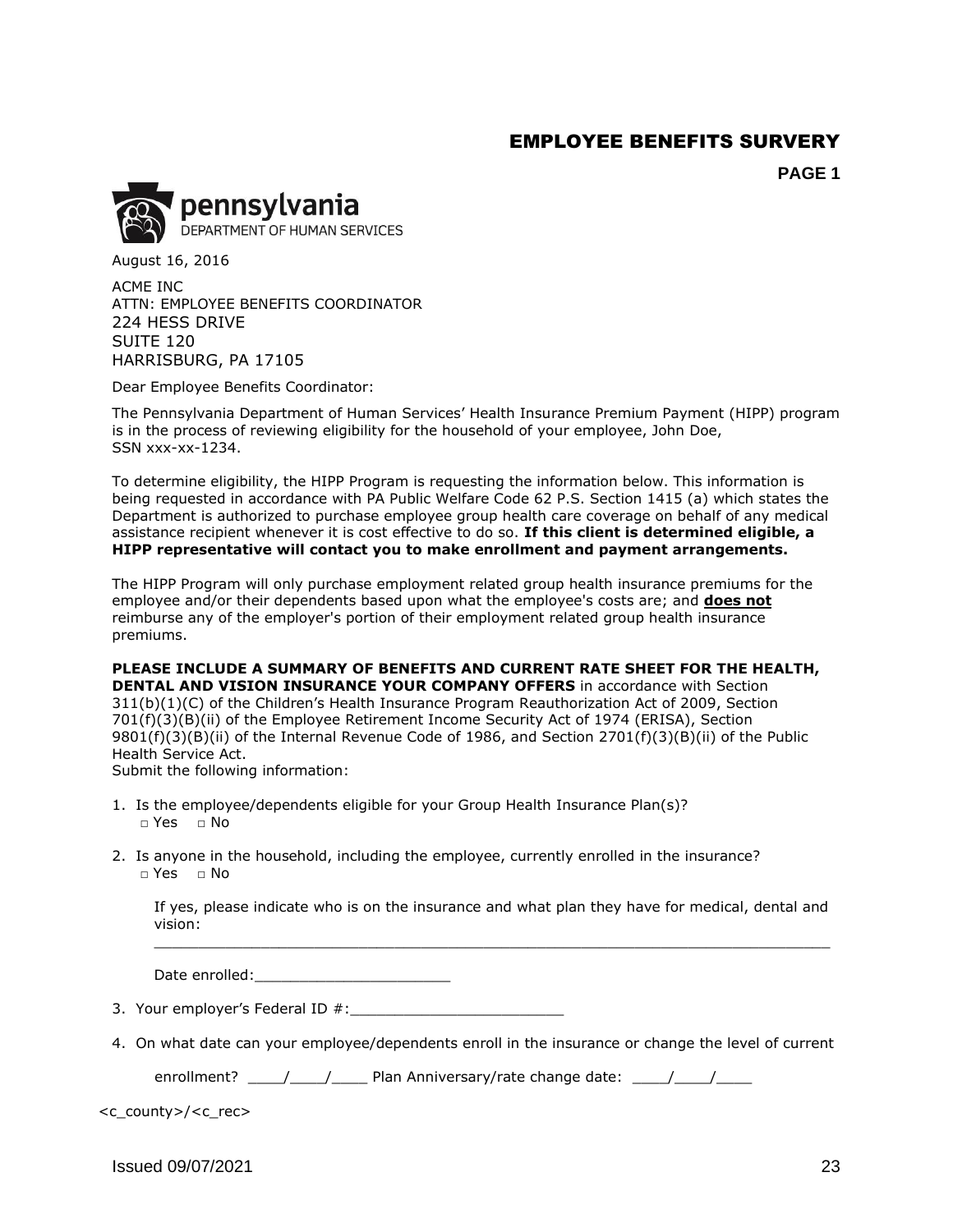#### EMPLOYEE BENEFITS SURVERY

**PAGE 2**

<span id="page-24-0"></span>

| 5. If the client is no longer employed, is/was COBRA offered?                                                                                                                          |  |  |  |  |  |  |
|----------------------------------------------------------------------------------------------------------------------------------------------------------------------------------------|--|--|--|--|--|--|
| Enrollment period if applicable: Begin Date _____/_____/______ End Date _____/_____/________________                                                                                   |  |  |  |  |  |  |
| 6. Is your health insurance self-funded? $\Box$ Yes $\Box$ No                                                                                                                          |  |  |  |  |  |  |
|                                                                                                                                                                                        |  |  |  |  |  |  |
| 8. How many times per year are premiums deducted from the employee's paycheck? _____________                                                                                           |  |  |  |  |  |  |
| 9. Please supply your insurance carrier's name and address _____________________                                                                                                       |  |  |  |  |  |  |
|                                                                                                                                                                                        |  |  |  |  |  |  |
| 10. Indicate if your health insurance coverage type is a: $\Box$ PPO $\Box$ POS $\Box$ HMO $\Box$ EPO                                                                                  |  |  |  |  |  |  |
| 11. Does the plan include Autism Spectrum Disorder in accordance with the PA Autism Insurance Act<br>$(Act 62)?$ TYes TNo                                                              |  |  |  |  |  |  |
| 12. Plan Administrator Representative/Contact Person:                                                                                                                                  |  |  |  |  |  |  |
| Name:                                                                                                                                                                                  |  |  |  |  |  |  |
| Title:                                                                                                                                                                                 |  |  |  |  |  |  |
|                                                                                                                                                                                        |  |  |  |  |  |  |
| Email:                                                                                                                                                                                 |  |  |  |  |  |  |
| Plan Administrators are required to participate per Section $502(c)(9)(B)$ of the Employee Retirement<br>Income Security Act (ERISA) (29 U.S.C. §1001 et seq.).                        |  |  |  |  |  |  |
| Thank you for your assistance. If you have any questions, please contact me at the number listed<br>below. Please return this letter via fax or mail to the address listed below.      |  |  |  |  |  |  |
| Mary Jones<br><b>HIPP Representative</b><br>717-555-1820<br>800-644-7730<br>maryjones@state.pa.us<br>717-555-1920 FAX<br>Harrisburg Region<br>PO BOX 8195<br>HARRISBURG, PA 17105-8195 |  |  |  |  |  |  |
| 67/0001234<br>E01 01/15                                                                                                                                                                |  |  |  |  |  |  |
|                                                                                                                                                                                        |  |  |  |  |  |  |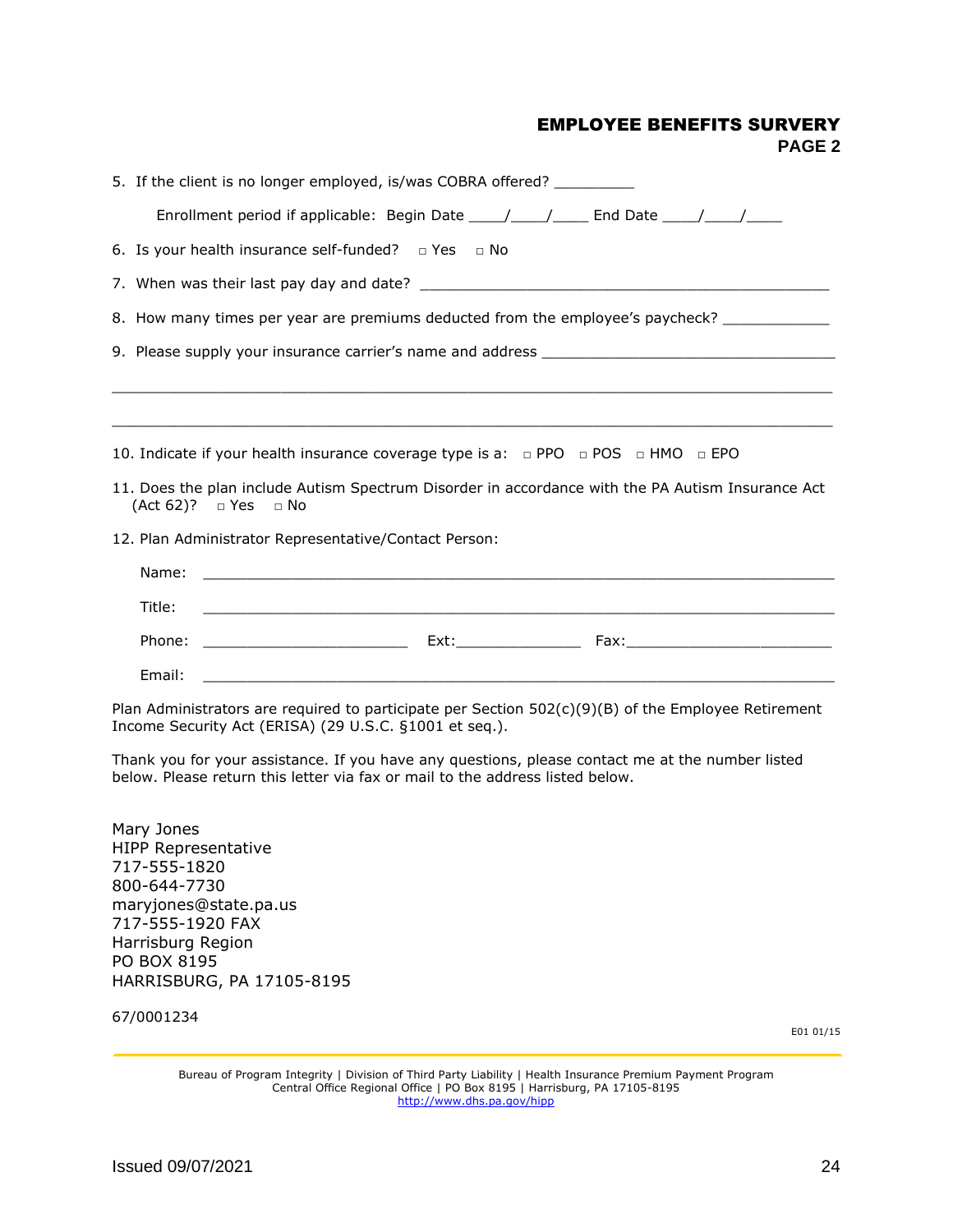#### EMPLOYER AGREEMENT/CONFIRMATION NOTICE

**PAGE 1**

<span id="page-25-0"></span>

February 2, 2011

ACME INC 224 HESS DRIVE SUITE 120 HARRISBURG, PA 17105

#### **Health Insurance Premium Payment Agreement/Confirmation Notice**

**ATTN:** CINDY MIKES **FIN:** 0123456789

The Pennsylvania Department of Human Services Health Insurance Premium Payment (HIPP) Program operates in accordance with Section 1906 of the Social Security Act. This legislation requires states to pay the premiums for employment related group health insurance available to Medical Assistance recipients, when it is cost effective.

The HIPP Program will only purchase employment related group health insurance premiums for the employee and/or their dependents based upon what the employee's costs are **and does not** reimburse any of the employer's portion of their employment related group health insurance premiums.

Your employee, or COBRA continuant, has been approved for the HIPP Program. Please verify the information listed below, and return this notice, via mail or fax, upon completion. HIPP will purchase the level of coverage listed below for the recipients listed below and the employee may add other family members.

**EMPLOYEE ID POLICY #** 001234 XXXXXXX1234

**PAY DATE GROUP #** 00/00/00 0123456

\$450.65/Monthly Family

Dental DELTA DENTAL OF PA Prescription EXPRESS SCRIPTS

00/00/00 00/00/00

**EMPLOYEE NAME HEALTH INSURANCE PLAN** John Smith **HIGHMARK BC/BS** 

**EMPLOYEE'S CONTRIBUTION LEVEL OF COVERAGE PAID BY HIPP**

**HIPP ELIGIBILITY DATE HEALTH INSURANCE DEDUCTIBLES** 03/01/11 PPO Min: \$500.00 Max: \$1,500.00

**SUPPLEMENTAL PLAN SUPPLEMENTAL DEDUCTIBLE/COPAY** Min: \$50.00 Min: \$0.00 Generic Copay: \$10.00

**COBRA ELECTION DATE COBRA TERMINATION DATE**

67/0001234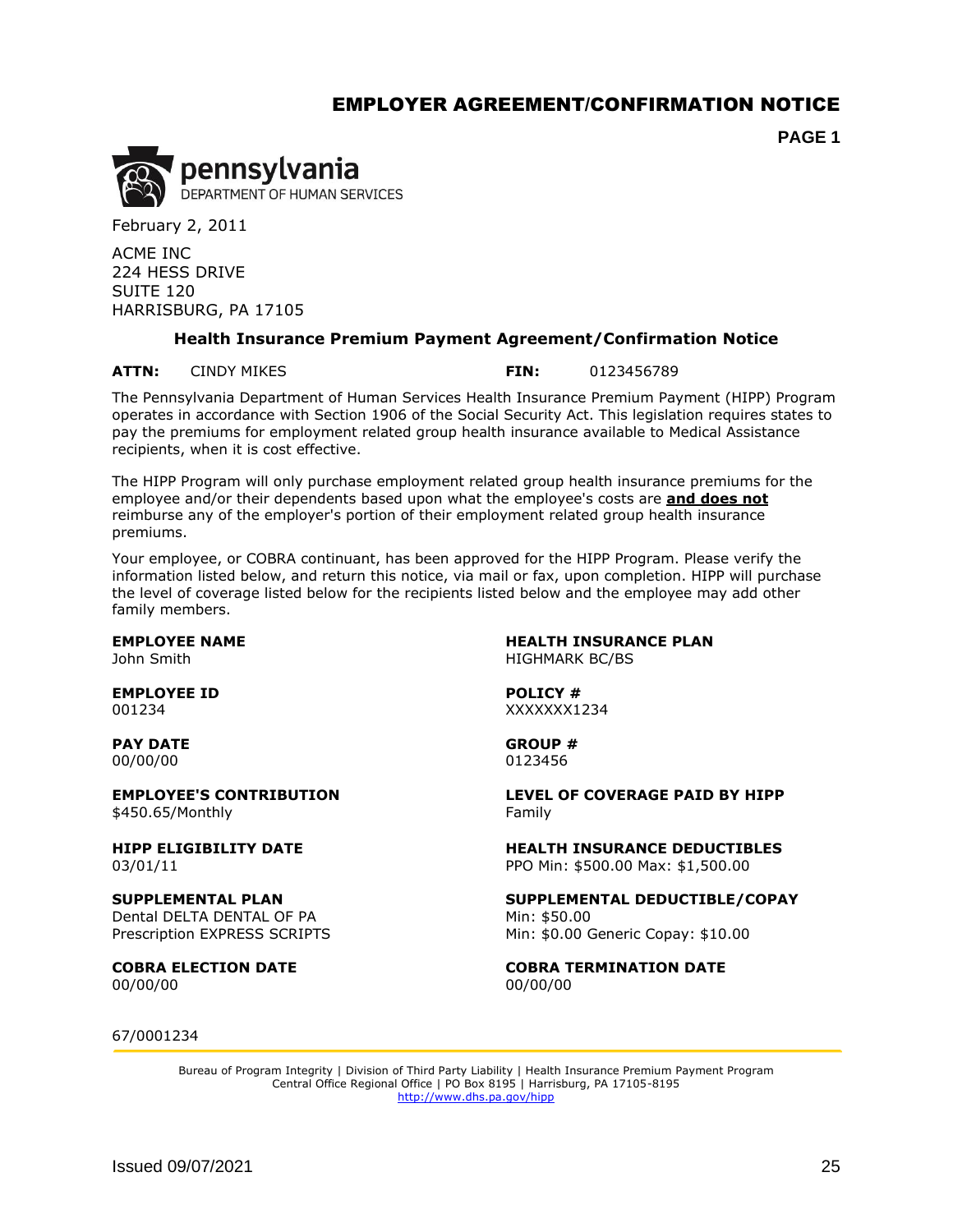#### EMPLOYER AGREEMENT/CONFIRMATION NOTICE **PAGE 2**



224 HESS DRIVE SUITE 120 HARRISBURG, PA 17105

**PAYMENT MADE TO AMOUNT OF FIRST CHECK** ACME INC. 2010 2010 2020 203/1/11-03/31/11 20:00:00 4450.65 03/1/11-03/31/11

**DATE OF FIRST PAYMENT**

03/01/11

You are requested to verify that the employee, or COBRA continuant, has cooperated and is enrolled in the health insurance plan(s) indicated above. **If there is an additional cost due to adding other family members the employee would be responsible for the additional expense.** If the individual has not complied by your enrollment deadline or within 10 days from the date of this notice, whichever occurs first, please notify us immediately.

**I confirm the above information used to determine HIPP eligibility is correct, and the individuals listed below have been enrolled in our company's health insurance plan.**

John Smith, Jane Smith, Jordan Smith

□ **YES**

□ **NO**

<employer\_agree>

The terms of this agreement shall remain in effect for as long as the employer group health insurance plan meets HIPP cost-effectiveness criteria and the Medicaid-eligible member(s) of the household is/are covered by the employer group health insurance plan. If the member(s) of the household, who are covered by the employer group health insurance, are no longer eligible for HIPP, the employee shall be given the option of continuing the coverage from his/her own funds. Should the employee elect not to continue the coverage from his/her own funds, a request for disenrollment from the employer group health insurance, effective on the HIPP discontinuance date, shall be honored.

|  | <b>Signature of Employer Representative</b> | Title | Date |
|--|---------------------------------------------|-------|------|
|  |                                             |       |      |

 $\_$  ,  $\_$  ,  $\_$  ,  $\_$  ,  $\_$  ,  $\_$  ,  $\_$  ,  $\_$  ,  $\_$  ,  $\_$  ,  $\_$  ,  $\_$  ,  $\_$  ,  $\_$  ,  $\_$  ,  $\_$  ,  $\_$  ,  $\_$  ,  $\_$  ,  $\_$ 

#### **Please complete and return both pages via fax or mail to the HIPP Program within 10 days.**

Thank you in advance for your cooperation.

Mary Jones HIPP Representative 717-555-1820 800-644-7730 maryjones@state.pa.us 717-555-1920 FAX

<span id="page-26-0"></span>67/0001234

E09 08/17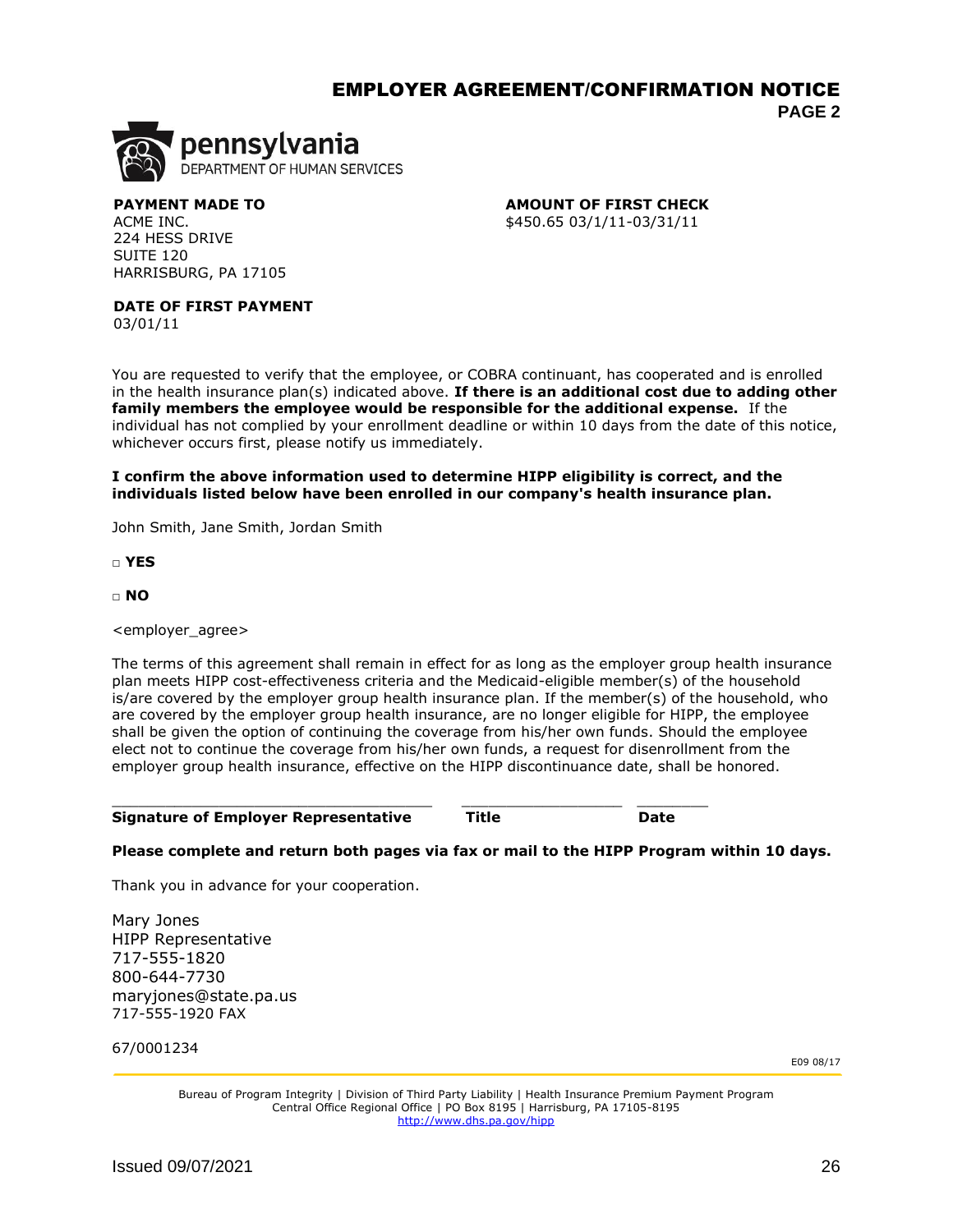<span id="page-27-0"></span>

February 2, 2011

ACME INC 224 HESS DRIVE SUITE 120 HARRISBURG, PA 17105

RE: Health Insurance Portability and Accountability Act of 1996 (HIPAA) — Release of Protected Health Information to the Department of Human Services Without Authorization or Opportunity to Object, Pursuant to 45 C.F.R. § 164.506(c)(3)

Dear Benefits Officer:

I write this on behalf of the Department's Third Party Liability (TPL) staff, who request protected health information (PHI) from your company for the purpose of determining our respective payment liability for our mutual clients/subscribers. TPL staff must obtain coverage and claim-related information for the purpose of determining and verifying the extent to which Medicaid (MA), private insurance and/or or other third party payors are responsible for the payment of client medical services. As you may know, HIPAA does not require the Department to obtain an authorization before this information may be released to her as a TPL staff member.

In determining payment liability, all covered health plans (such as MA and your company) face many of the same issues and obstacles under HIPAA. Generally, these covered health plans agree that they, as well as the Department, may disclose PHI to another covered health plan (or other covered entity) for the payment activities of either entity. See 45 C.F.R. §§ 164.506(c), which provides that without authorization, a covered entity may release PHI to another covered entity also for the payment activities of the entity that receives the PHI. As such, your company, a covered health plan/entity, may release PHI to the Department, another covered entity, for the Department's payment activities without authorization. Indeed, releasing PHI to the Department is also for the payment activities of your company, where the purpose of release involves determining the extent of its own payment responsibility. HIPAA permits disclosure for a covered entity's own payment activities under 45 C.F.R. §  $164.506(c)(1)$ .

Because this regulation so clearly authorizes insurance companies and other covered health plans, etc. to disclose PHI to the Department for payment purposes, our TPL staff continue receive PHI freely from these covered entities post-HIPAA—for example, Capital Blue Cross, Blue Shield/Highmark, AARP/United Health Care and Keystone Health Plan. Requiring client authorization as a prerequisite to obtaining payment information would unnecessarily cripple the Department's ability to conduct its normal payment and healthcare operations. Because companies like yours must also obtain third party payor information for their own payment and healthcare operations, 45 C.F.R. § 164.506 is equally helpful for achieving that goal.

Thank you for taking the time to consider this. TPL staff will likely contact you shortly.

Sincerely,

aliana C. Clark

Diana C. Clark Assistant Counsel

Telephone: 717-783-2800 Facsimile: 717-772-0717 Email: diclark@state.pa.us

67/0001234 E12 12/14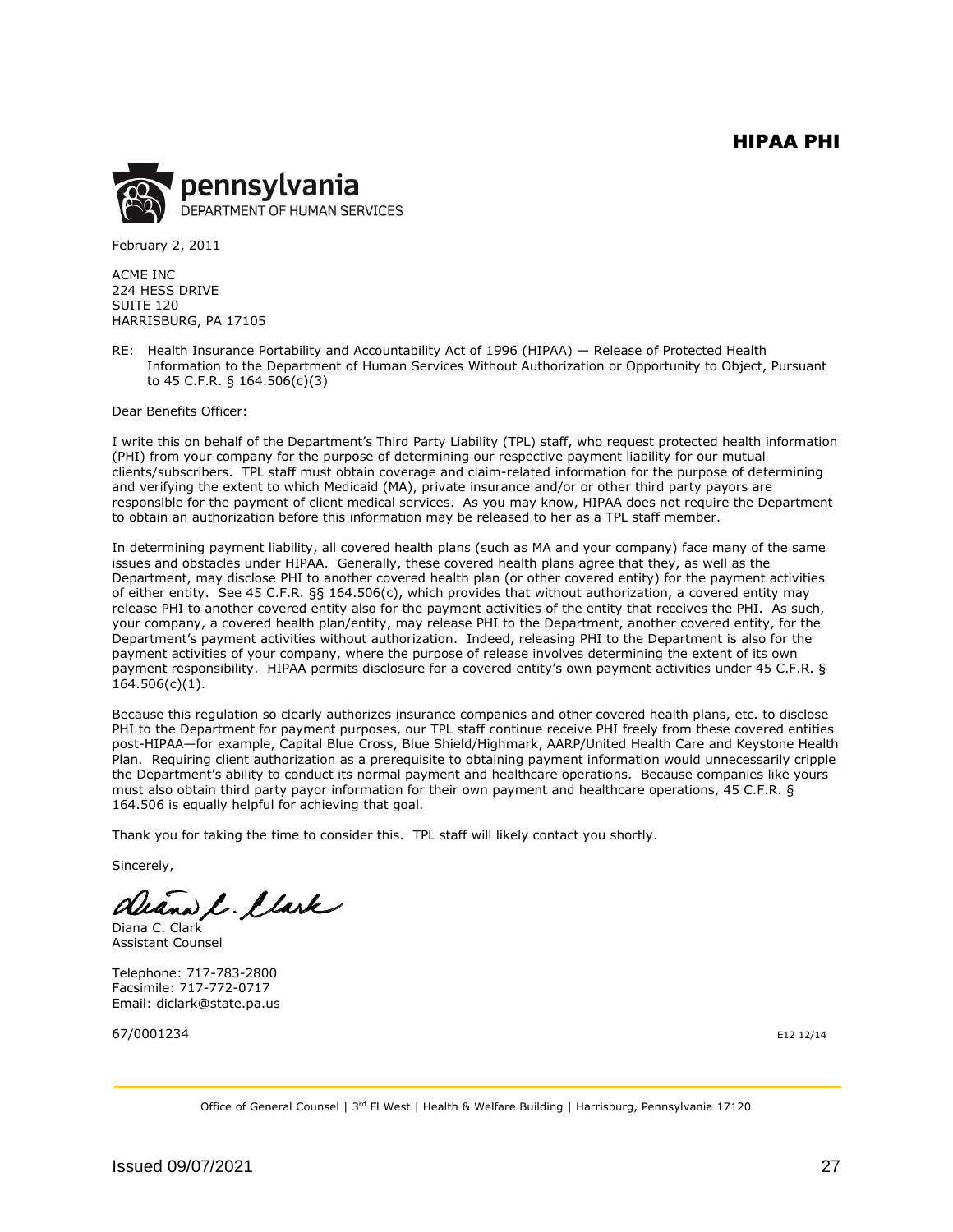<span id="page-28-0"></span>

February 3, 2011

ACME INC 224 HESS DRIVE SUITE 120 HARRISBURG, PA 17105

Dear Benefits Officer:

Effective July 7, 2005, Act 2005-42, 62 P.S. Section 1415 (2008) requires your company upon request from the Department of Human Services Health Insurance Premium Payment (HIPP) Program to provide benefit information needed to determine the eligibility of a medical assistance recipient for employee group healthcare coverage. The Act 42 provisions apply to all entities providing healthcare coverage within the Commonwealth, including third party administrators of self-insured plans subject to the Employee Retirement Income Security Act (ERISA).

Every insurer shall honor a request for enrollment and purchase of employee group health insurance submitted by the department with respect to a medical assistance recipient with consideration for enrollment season restrictions, but no enrollment restrictions shall delay enrollment more than ninety days from the date of the department's request. Once enrolled, the insurer shall honor a request for disenrollment submitted by the department, without imposing personal liability upon the medical assistance recipient, whenever it is no longer cost effective for the department to pay the premiums or when the recipient is no longer eligible for medical assistance.

Please contact Daron Morrill at (717)772-6370 for questions concerning House Bill 1168.

Sincerely,

Mary Jones HIPP Operations Specialist 717-555-1820 or 1-800-644-7730 maryjones@state.pa.us 717-555-1920 FAX

<span id="page-28-1"></span>67/0001234

E11 12/14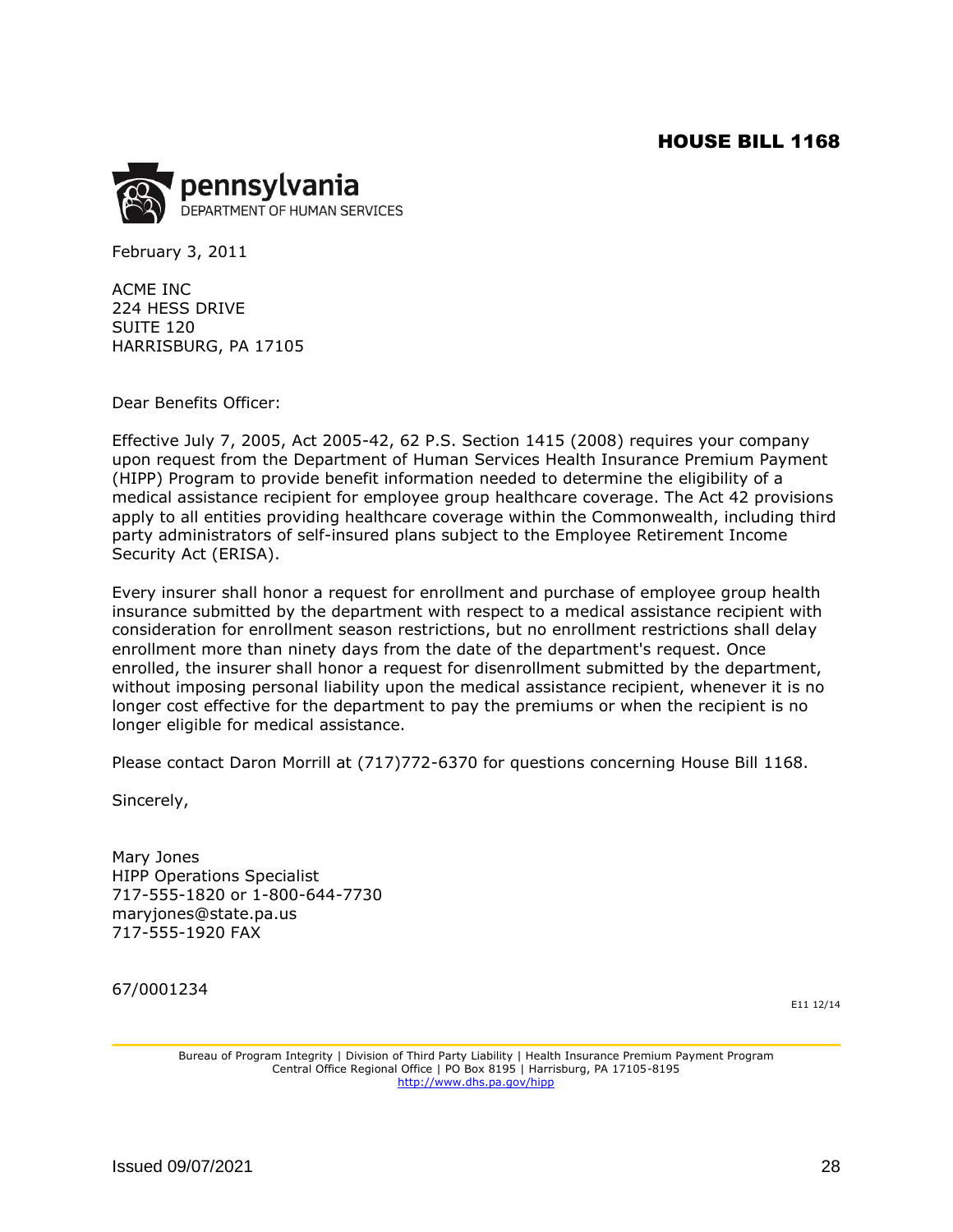**FAX**

<span id="page-29-0"></span>

|              | pennsylvania<br>DEPARTMENT OF HUMAN SERVICES |              |                                   |
|--------------|----------------------------------------------|--------------|-----------------------------------|
| то           | <b>CINDY MIKES</b><br>ACME INC.              | <b>FROM</b>  | Mary Jones<br><b>HIPP Program</b> |
| <b>FAX</b>   | 717-444-1234                                 | <b>FAX</b>   | 717-555-1902                      |
| <b>PHONE</b> | 717-444-1243                                 | <b>PHONE</b> | 717-555-1802<br>800-644-7730      |
| <b>DATE</b>  | February 2, 2011                             | <b>EMAIL</b> | maryjones@state.pa.us             |
| <b>PAGES</b> | 1                                            |              |                                   |

#### **Employee name: SMITH, JOHN Employee ID: <c\_employee\_id>**

We are reviewing the above mentioned employee for continued eligibility in the HIPP program. Please complete and return this form via fax before **08/31/16**.

Has **SMITH, JOHN** added their newborn JAMIE SMITH, to the health insurance coverage? □ Yes □ No

If yes, what is the cost of the health insurance with the newborn included? **Effective date of change:** \_\_\_\_\_\_\_\_\_\_\_

**Current carrier:** Basic - HIGHMARK BC/BS **Current generic RX co-pay:** \$10 **Premium paid by HIPP:** \$450.27/Monthly Family

**In-Network Deductible:** Individual: \$ **We Family Maximum: \$** (Please include a copy of the Summary of Benefits if the carrier or policy has changed)

Are there any other changes to the health insurance?

Provide contact person's name, phone/fax number **if different** from above:

If you have any questions, please call me at 717-555-1802 or 800-644-7730. Thank you for your assistance.

Note: This information contains Protected Health Information that is strictly confidential and legally privileged. It is to be delivered promptly to the addressee and read by that person only. PLEASE NOTE: The HIPAA Privacy Rule creates stringent penalties for covered entities that violate the privacy rule.

 $\mathcal{L}_\mathcal{L} = \{ \mathcal{L}_\mathcal{L} = \{ \mathcal{L}_\mathcal{L} = \{ \mathcal{L}_\mathcal{L} = \{ \mathcal{L}_\mathcal{L} = \{ \mathcal{L}_\mathcal{L} = \{ \mathcal{L}_\mathcal{L} = \{ \mathcal{L}_\mathcal{L} = \{ \mathcal{L}_\mathcal{L} = \{ \mathcal{L}_\mathcal{L} = \{ \mathcal{L}_\mathcal{L} = \{ \mathcal{L}_\mathcal{L} = \{ \mathcal{L}_\mathcal{L} = \{ \mathcal{L}_\mathcal{L} = \{ \mathcal{L}_\mathcal{$ 

The documents accompanying this FAX transmission contain information that is private, confidential or legally privileged. The information is intended only for the use of the individual or entity named on this FAX sheet. If you are not the intended recipient, you are hereby notified that any disclosure, copying, distribution or the taking of any action in reliance on the contents of this FAXED information is strictly prohibited.

<span id="page-29-1"></span>67/0001234

E18 03/16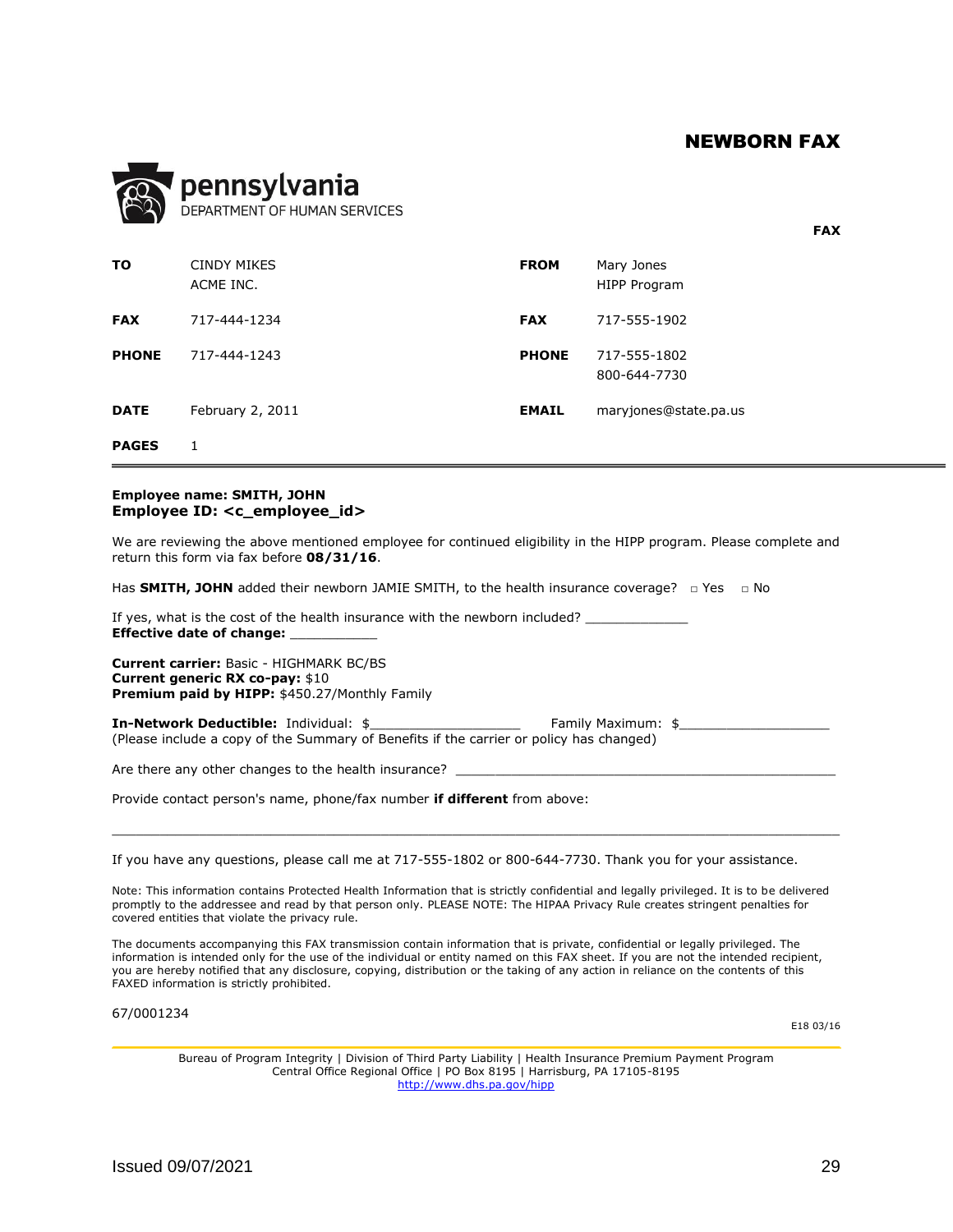#### REFERRAL LETTER

**PAGE 1**

<span id="page-30-0"></span>**ADDRESS** ADDRESS 1 ADDRESS 2 ADDRESS 3 ADDRESS 4



System Code: Region #:  $C/R \#$ Telephone #:

**NAME** ADDRESS 1 ADDRESS 3

Date:

#### THIS LETTER REQUIRES YOUR IMMEDIATE ATTENTION

Dear Medical Assistance Applicant/Recipient:

Our records show that you or someone who lives with you may be working or recently lost a job. This means that employer group health insurance (health coverage offered by an employer) may be available to you or other members of your family.

The Department of Human Services, DHS, may buy this employer-sponsored insurance for you if it is available, in addition to providing coverage through Medical Assistance, MA. This is important for two reasons:

- . Because employers often help pay a portion of the cost, this type of insurance typically costs less than MA. The money saved can be used to provide additional services to more Pennsylvania citizens; and,
- . Your employer's insurance plan may provide more coverage to you and your family than MA.

According to DHS policy, 55 Pa.Code §§178.1(g) and 178.6, it is a condition of MA eligibility that you cooperate with DHS in determining the availability of third party resources to pay your medical expenses. To remain eligible for MA, you must complete and return the form on the back of this letter within 10 days of receipt.

DHS staff will evaluate the information you provide in your response. You will receive an enrollment notice for the Health Insurance Premium Payment Program (HIPP) if you qualify. DHS will not pay your insurance premiums until we determine that you are eligible and send you an enrollment acceptance notice. After you are enrolled in an employer group health plan, you will need to show both your ACCESS card and the new employer insurance card when you receive medical services and/or have a prescription filled.

If you have any questions or need help completing this required form, please contact us at <Regional Office\_800\_Number> or via email at <Regional\_Office\_email>. You may fax completed forms to <Regional\_Fax>.

Thank you for taking the time to respond to this letter regarding your health insurance coverage.

04405A<br>HS 1001 7/17

 $\mu$  Issued 09/07/2021 30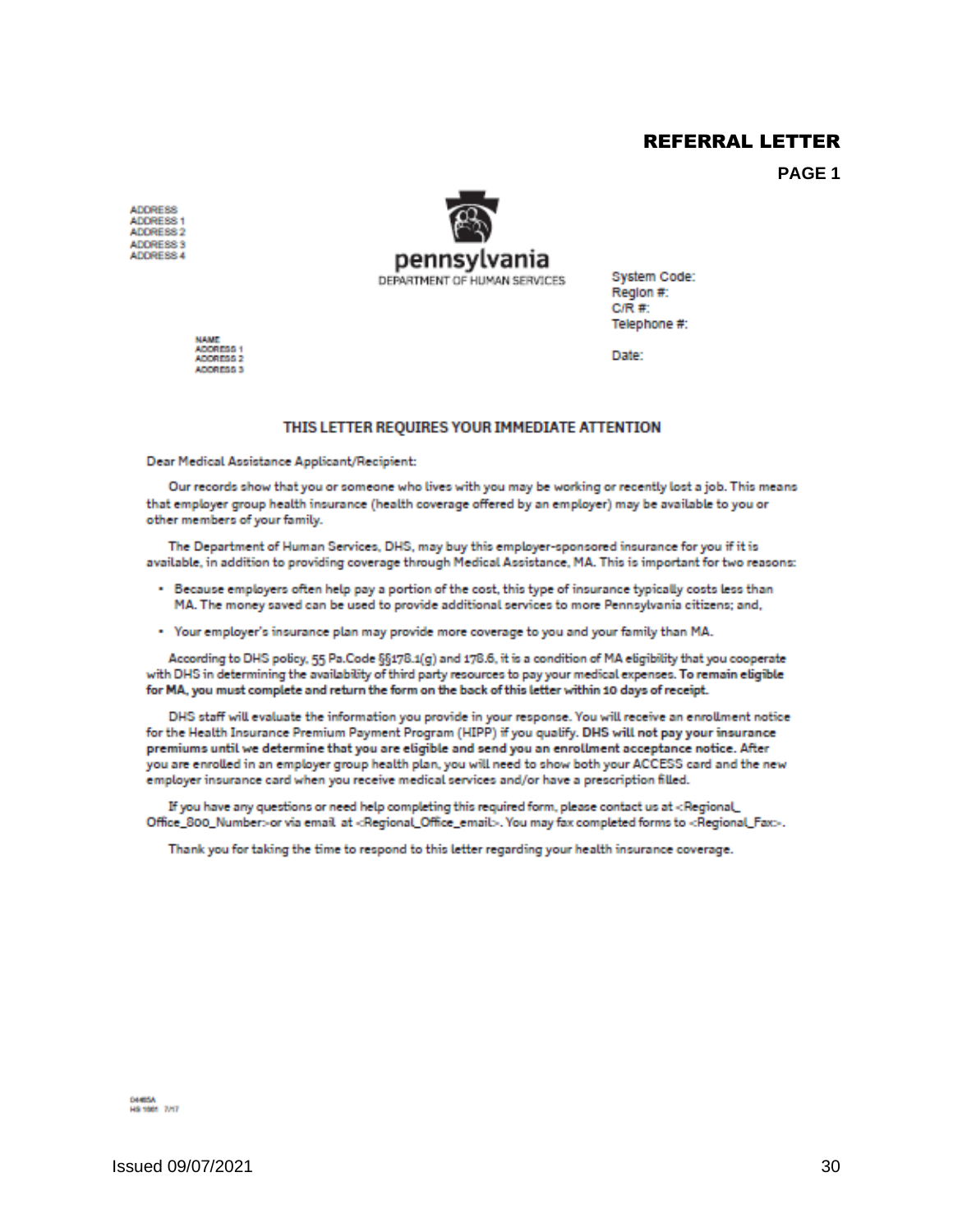REFERRAL LETTER **PAGE 2**



# **HIPP** Application

**Syctem Code:** Region #: C/R#: Telephone #: Date: Tell us about the person in your household who may be able to get health insurance at work or has lost a job in the last 30 days. **NAME** SSN **ADDRESS** cm **STATE** ZIP CODE **EMAIL ADDRESS PHONE** CELL **EMPLOYMENT STATUS** If no one in the household is working or lost a job in the last 30 days note it in the employment status box, sign and return this form. Tell us about the employer. Are you currently employed? Nes No If no, when was employment terminated? **EMPLOYER NAME** PHONE **ADDRESS** cm **STATE** ZIP CODE Tell us about the health insurance or COBRA benefits available. Is the employee currently enrolled in health insurance? [36] Yes [36] No If no, when will the employee be eligible to enroll? Is this COBRA coverage? Yes No If yes, when was the COBRA begin date? List household members who are ourrently on employer insurance or may be added. is this person receiving treatment for a serious illness, mental health, behavioral<br>health, or orthodoraics? Relationship to Employee: is this person pregnant? **Name** LINESS **DUE DATE** LLNE55 **DUE DATE** LUNESS **DUE DATE** LLNESS **DUE DATE** LLNESS **DUE DATE** List anyone in the household who may be able to get health insurance through a non-oustodial parent. Name: Name of Non-custodial Parent **Employer Name** Non-custodial Parent's Phone I hereby authorize and request the disclosure to the PA Department of Human Services any information that would be needed to determine eligibility for the Health Insurance Premium Payment, HIPP, Program, and appoint the department my limited attorney-in-fact with the power to elect group health<br>benefit coverage on my behalf, to enroll me in such coverage and to pay premi effect until revoked in writing by me. I understand this information will be kept confidential and will be used only for the purpose of determining eligibility<br>for the HIPP Program. In compliance with federal HIPAA privacy protected health information (including but not limited to name, address, diagnosis and treatment) for treatment, payment or health care operations. understand that I must consent to this use and disclosure in order to enroll in or receive services through the HIPP Program. **EMPLOYEE SIGNATURE** DATE

**HS 1001 7/17**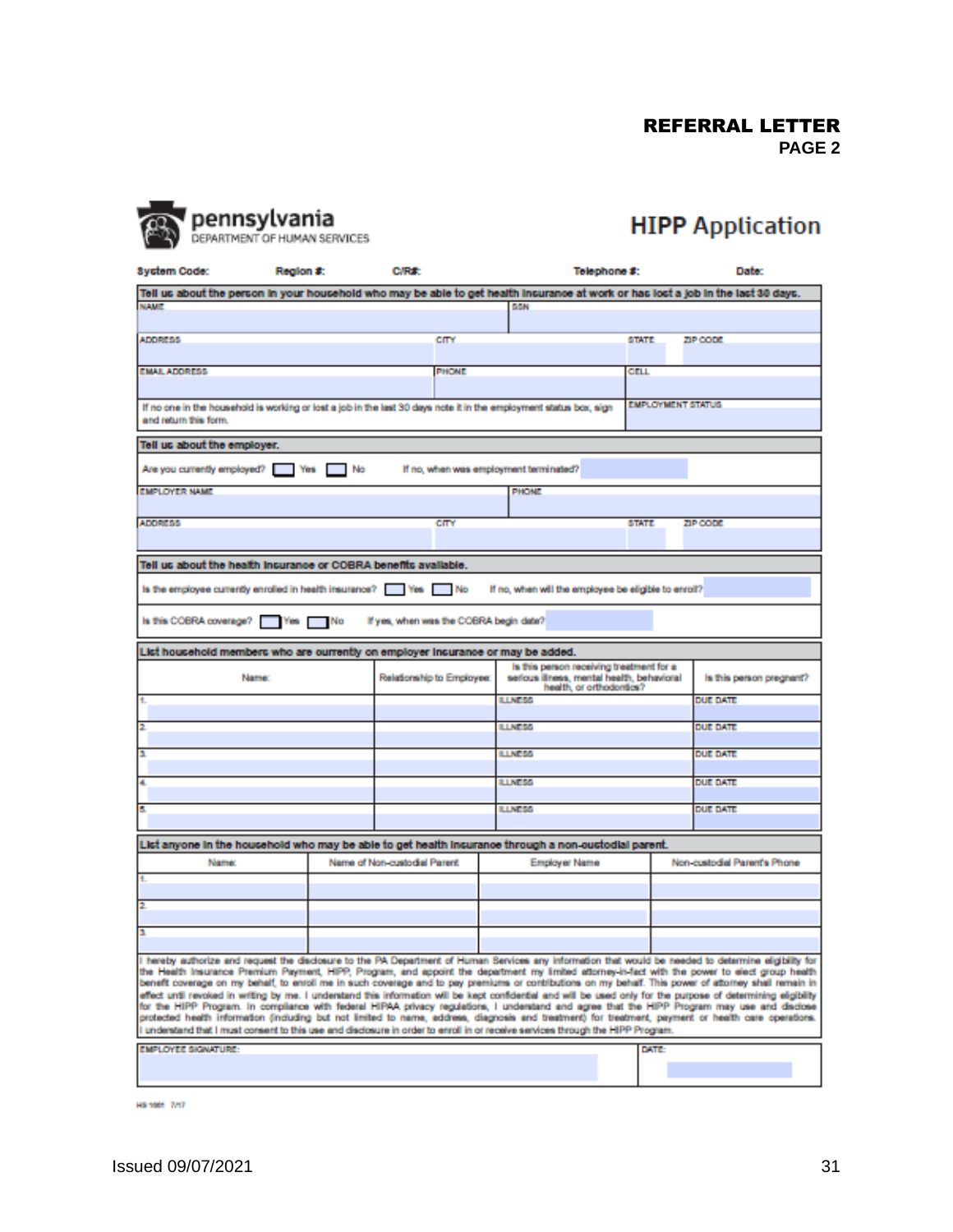## REMITTANCE EXPLANATION

<span id="page-32-0"></span>Department of Human Services<br>HIPP Program P.O. Box 8195 Harrisburg, PA 17105-9766



#### **REMITTANCE EXPLANATION**

DATE:

**EMPLOYEE:** of

| <b>EMPLOYEE SSN</b><br><b>EMPLOYEE NAME</b> |                     | <b>PAYMENTS</b>                                                                                                                                                      |                    |                                            |                     |                       |
|---------------------------------------------|---------------------|----------------------------------------------------------------------------------------------------------------------------------------------------------------------|--------------------|--------------------------------------------|---------------------|-----------------------|
|                                             |                     |                                                                                                                                                                      |                    | <b>COVERAGE DATES</b><br><b>FROM</b><br>TO | <b>AMOUNT</b>       | <b>REASON</b><br>CODE |
|                                             | <b>OVERPAYMENT</b>  |                                                                                                                                                                      |                    |                                            |                     |                       |
|                                             |                     | <b>NOTICE</b>                                                                                                                                                        |                    |                                            | <b>OVERPAYMENTS</b> |                       |
|                                             |                     |                                                                                                                                                                      |                    |                                            |                     |                       |
|                                             | <b>CHECK AMOUNT</b> |                                                                                                                                                                      |                    | <b>EMPLOYEE AMOUNT</b>                     |                     |                       |
| <b>REASON</b><br>CODE                       |                     |                                                                                                                                                                      | <b>EXPLANATION</b> |                                            |                     |                       |
|                                             |                     |                                                                                                                                                                      |                    |                                            |                     |                       |
|                                             |                     |                                                                                                                                                                      |                    |                                            |                     |                       |
|                                             |                     |                                                                                                                                                                      |                    |                                            |                     |                       |
|                                             |                     |                                                                                                                                                                      |                    |                                            |                     |                       |
|                                             |                     |                                                                                                                                                                      |                    |                                            |                     |                       |
|                                             |                     |                                                                                                                                                                      |                    |                                            |                     |                       |
|                                             |                     |                                                                                                                                                                      |                    |                                            |                     |                       |
|                                             |                     |                                                                                                                                                                      |                    |                                            |                     |                       |
|                                             |                     |                                                                                                                                                                      |                    |                                            |                     |                       |
|                                             |                     |                                                                                                                                                                      |                    |                                            |                     |                       |
|                                             |                     |                                                                                                                                                                      |                    |                                            |                     |                       |
|                                             |                     |                                                                                                                                                                      |                    |                                            |                     |                       |
|                                             |                     | For questions regarding this letter, contact the <regional name="" office=""><br/>Regional HIPP office at &lt;800 line&gt; or <email address="">.</email></regional> |                    |                                            |                     |                       |